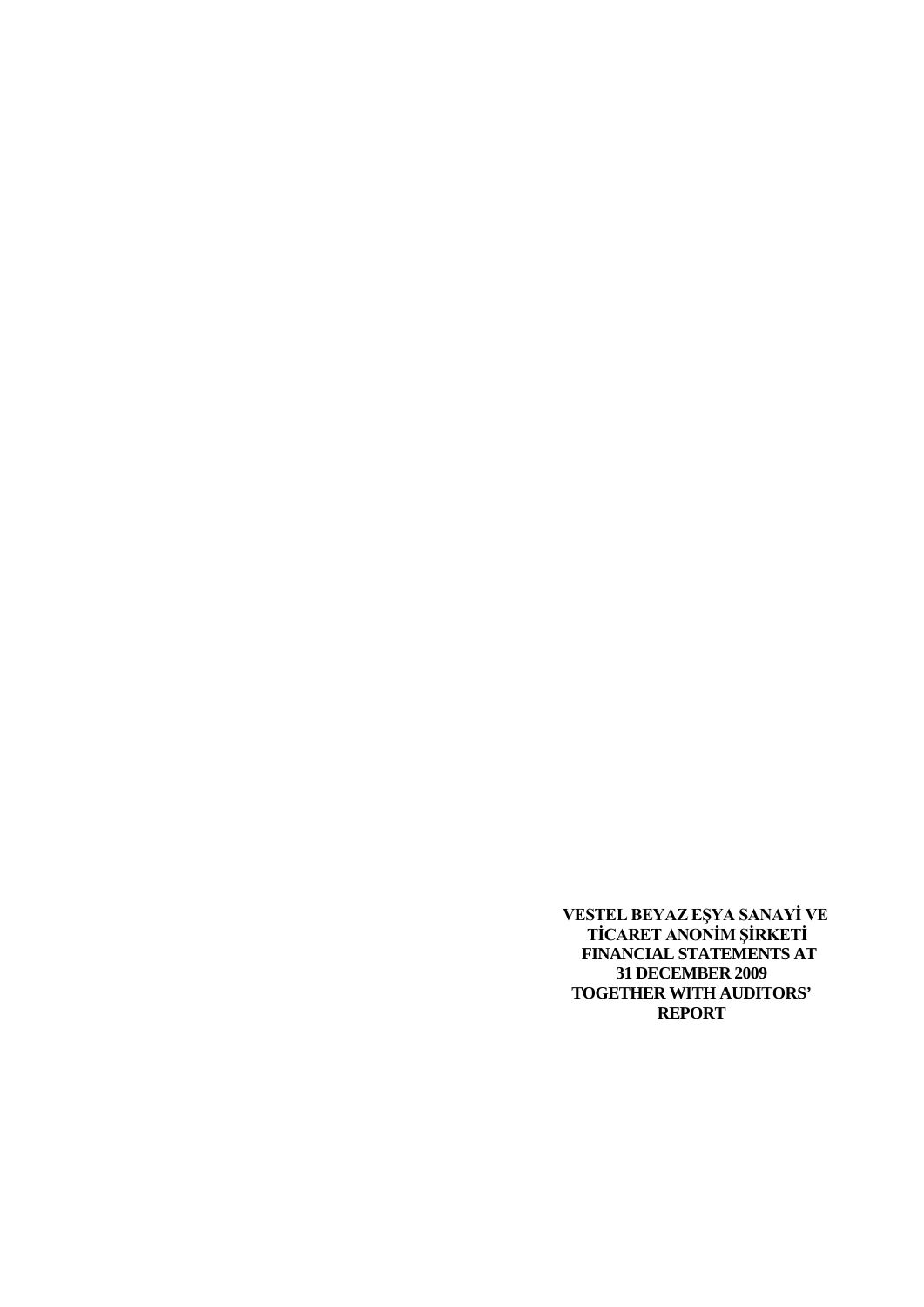# **INDEPENDENT AUDITOR'S REPORT**

# **To the Shareholders and Board of Directors of Vestel Beyaz Eşya Sanayi ve Ticaret A.Ş.**

We have audited the accompanying statement of financial position of Vestel Beyaz Esya Sanayi ve Ticaret A.Ş. (the "Company") as at 31 December 2009, and the statements of comprehensive income, changes in equity and cash flows for the year then ended and a summary of significant accounting policies and other explanatory notes.

### *Management's responsibility for the financial statements*

Management is responsible for the preparation and fair presentation of these financial statements in accordance with International Financial Reporting Standards. This responsibility includes: designing, implementing and maintaining internal control relevant to the preparation and fair presentation of financial statements that are free from material misstatement, whether due to fraud or error; selecting and applying appropriate accounting policies; and making accounting estimates that are reasonable in the circumstances.

## *Auditor's responsibility*

Our responsibility is to express an opinion on these financial statements based on our audit. We conducted our audit in accordance with International Standards on Auditing. Those standards require that we comply with ethical requirements and plan and perform the audit to obtain reasonable assurance whether the financial statements are free from material misstatement.

An audit involves performing procedures to obtain audit evidence about the amounts and disclosures in the financial statements. The procedures selected depend on the auditor's judgment, including the assessment of the risks of material misstatement of the financial statements, whether due to fraud or error. In making those risk assessments, the auditor considers internal control relevant to the entity's preparation and fair presentation of the financial statements in order to design audit procedures that are appropriate in the circumstances, but not for the purpose of expressing an opinion on the effectiveness of the entity's internal control. An audit also includes evaluating the appropriateness of accounting policies used and the reasonableness of accounting estimates made by management, as well as evaluating the overall presentation of the financial statements.

We believe that the audit evidence we have obtained is sufficient and appropriate to provide a basis for our audit opinion.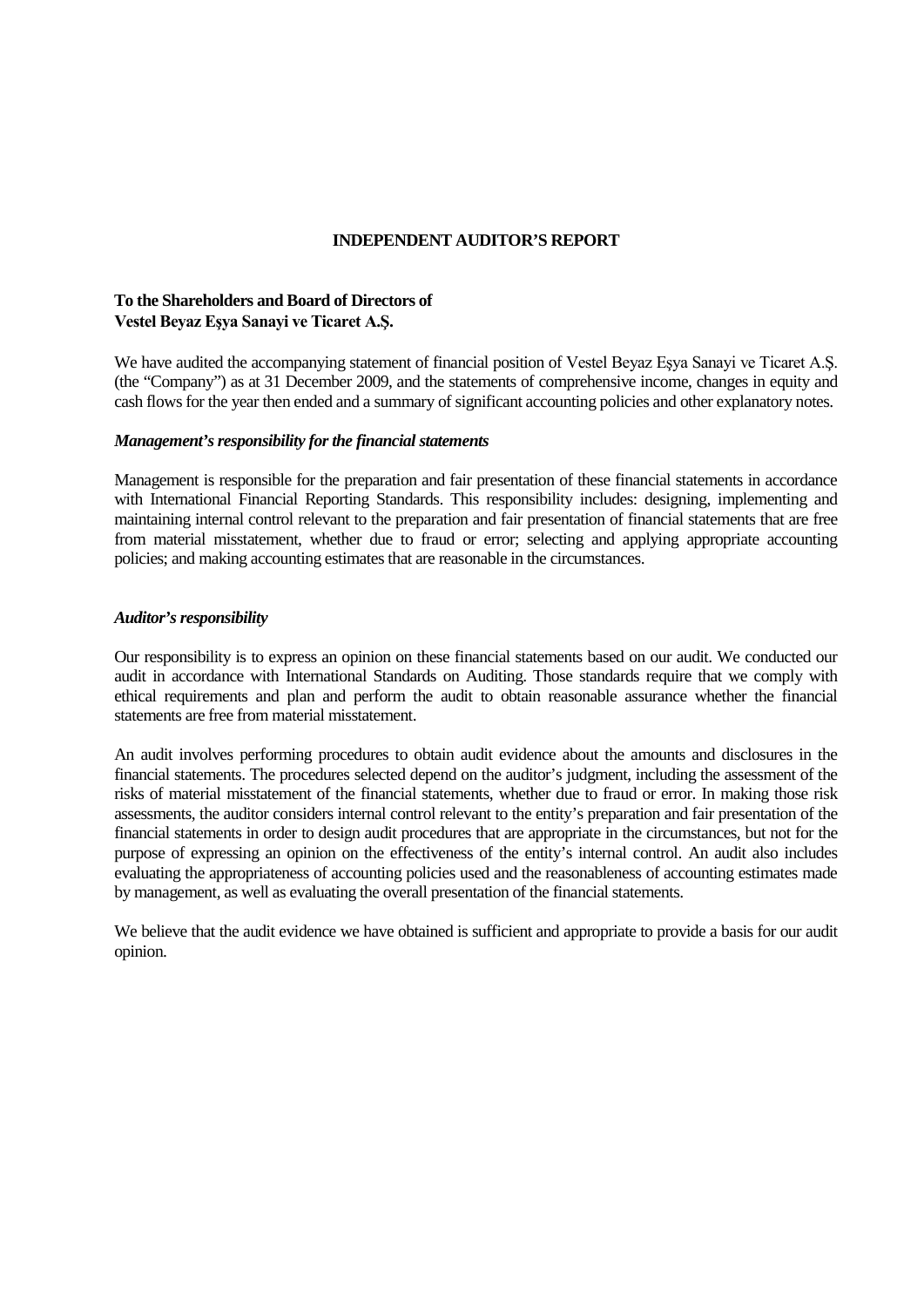# *Opinion*

In our opinion, the financial statements present fairly, in all material respects, the financial position of Vestel Beyaz Eşya Sanayi ve Ticaret A.Ş. as of 31 December 2009, and of its financial performance and its cash flows for the year then ended in accordance with International Financial Reporting Standards.

> EREN Bağımsız Denetim ve Yeminli Mali Müşavirlik A.Ş. Member Firm of Grant Thornton International

> > Aykut Halit Partner

İstanbul, 05.03.2010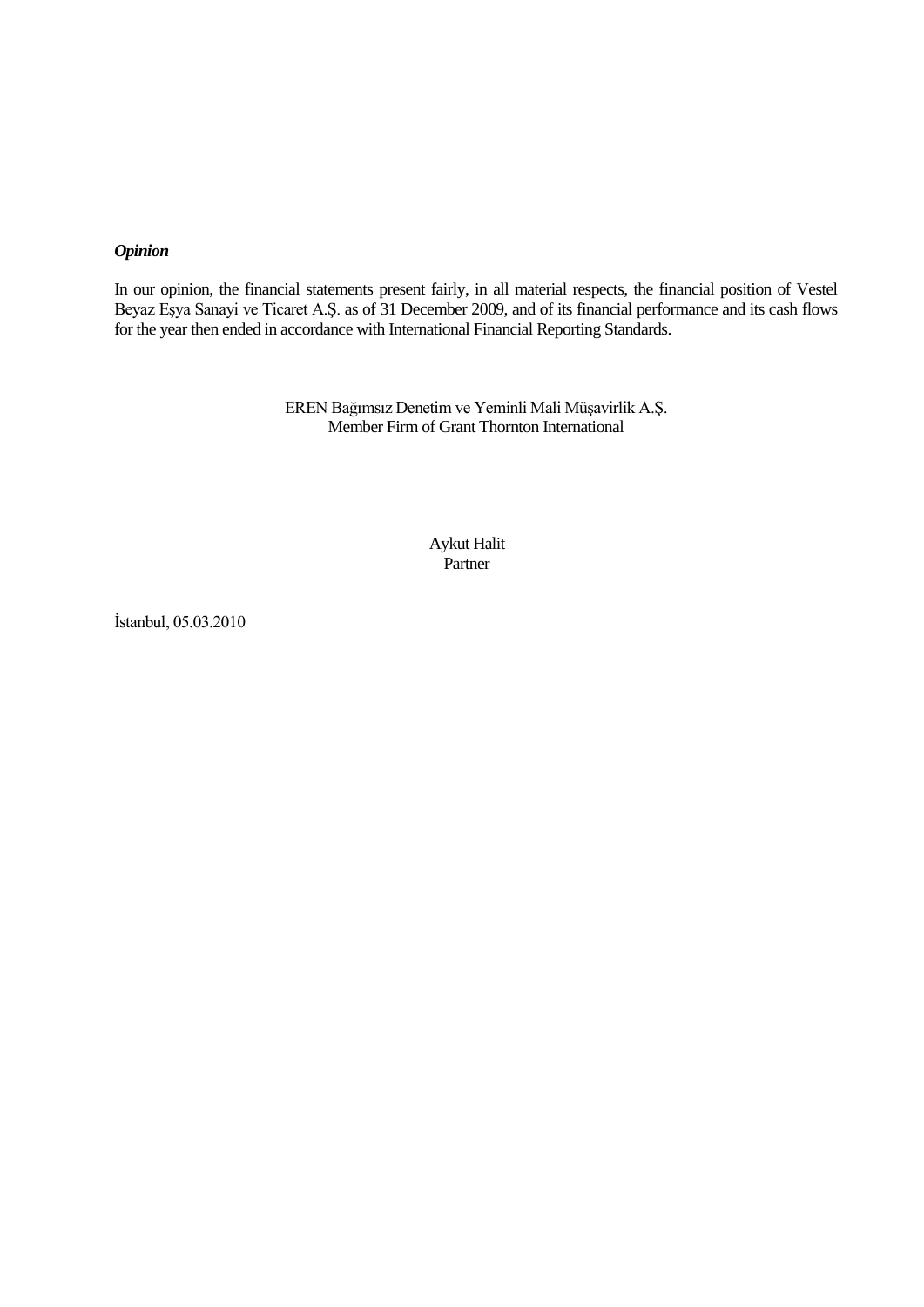# **VESTEL BEYAZ EŞYA SANAYİ VE TİCARET A.Ş. STATEMENTS OF FINANCIAL POSITION AT 31 DECEMBER 2009 AND 2008**

(All amounts in thousands Turkish Lira ("TL") unless indicated otherwise.)

| <b>Assets</b>                     | <b>Note</b> | 2009    | 2008           |
|-----------------------------------|-------------|---------|----------------|
|                                   |             |         |                |
| <b>Current assets</b>             |             |         |                |
| Cash and cash equivalents         | 5           | 112.041 | 119.628        |
| Financial assets held for trading | 6           | 14.040  |                |
| Trade receivables                 | 7           | 347.320 | 229.399        |
| Inventories                       | 8           | 131.131 | 141.099        |
| Other assets                      | 9           | 16.526  | 21.294         |
| <b>Total current assets</b>       |             | 621.058 | 511.420        |
| <b>Non-current assets</b>         |             |         |                |
| Trade receivables                 |             | 120     | 163            |
| Property, plant and equipment     | 10          | 292.925 | 326.818        |
| Intangible assets                 | 11          | 14.388  | 11.172         |
| Other assets                      |             |         | $\overline{4}$ |
| Deferred tax asset                | 16          | 3.059   | 2.769          |
| <b>Total non-current assets</b>   |             | 310.492 | 340.926        |
| <b>Total assets</b>               |             | 931.550 | 852.346        |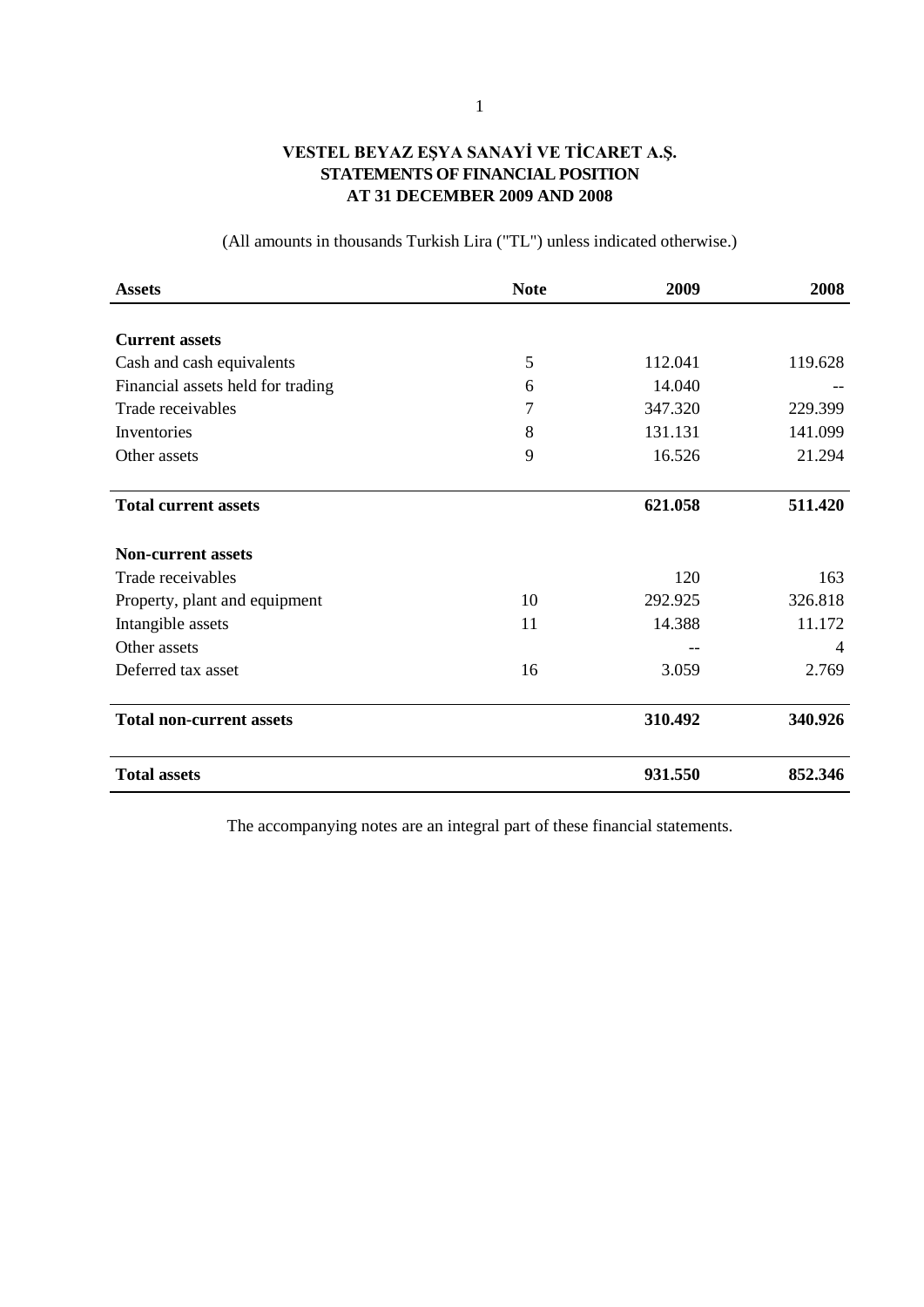# **VESTEL BEYAZ EŞYA SANAYİ VE TİCARET A.Ş. STATEMENTS OF FINANCIAL POSITION AT 31 DECEMBER 2009 AND 2008**

(All amounts in thousands Turkish Lira ("TL") unless indicated otherwise.)

| <b>Liabilities and equity</b>        | <b>Note</b> | 2009    | 2008    |
|--------------------------------------|-------------|---------|---------|
|                                      |             |         |         |
| <b>Current liabilities</b>           |             |         |         |
| <b>Borrowings</b>                    | 12          | 67.400  | 25.269  |
| Trade payables                       | 13          | 195.797 | 259.547 |
| Taxation on income                   | 16          | 4.621   |         |
| Provision for expenses               | 14          | 5.595   | 5.172   |
| Other liabilities                    | 15          | 5.410   | 4.374   |
| <b>Total current liabilities</b>     |             | 278.823 | 294.362 |
| <b>Non-current liabilities</b>       |             |         |         |
| <b>Borrowings</b>                    | 12          | 42.932  | 56.199  |
| Trade payables                       |             |         | 1.351   |
| Employee termination benefits        | 17          | 4.150   | 3.521   |
| Deferred tax liability               | 16          | 11.771  | 13.958  |
| <b>Total non-current liabilities</b> |             | 58.853  | 75.029  |
| <b>Equity</b>                        |             |         |         |
| Share capital                        | 18          | 205.720 | 205.720 |
| Share premium                        |             | 109.031 | 109.031 |
| General reserves                     |             | 279.123 | 168.204 |
| <b>Total equity</b>                  |             | 593.874 | 482.955 |
| <b>Commitments and contingencies</b> | 19          | --      |         |
| <b>Total liabilities and equity</b>  |             | 931.550 | 852.346 |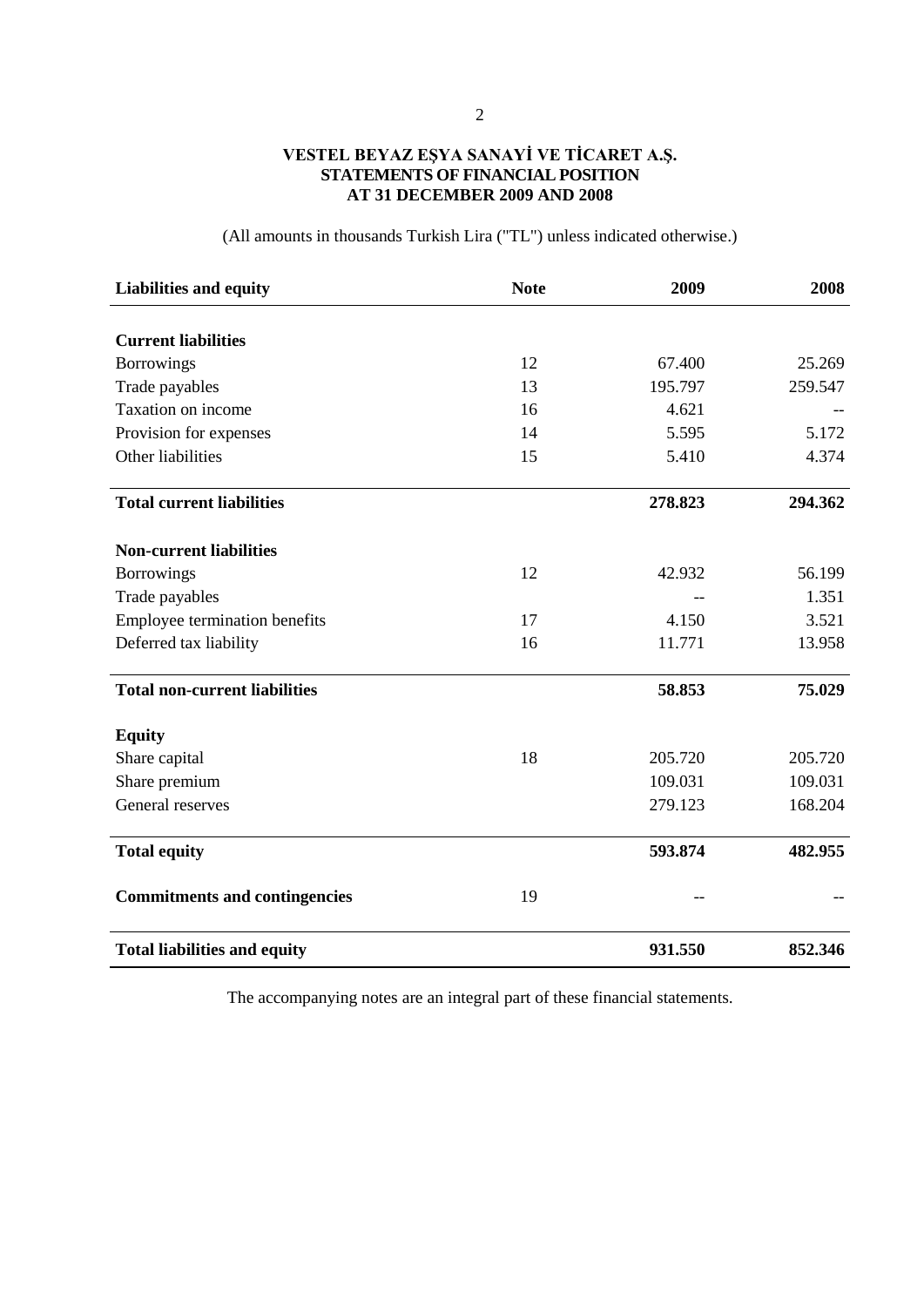# **VESTEL BEYAZ EŞYA SANAYİ VE TİCARET A.Ş. STATEMENTS OF COMPREHENSIVE INCOME FOR THE YEARS ENDED 31 DECEMBER 2009 AND 2008**

(All amounts in thousands Turkish Lira ("TL") unless indicated otherwise.)

|                                                       | <b>Note</b> | 2009        | 2008        |
|-------------------------------------------------------|-------------|-------------|-------------|
| Revenue                                               | 20          | 1.297.296   | 1.259.402   |
| Cost of sales                                         | 21          | (1.075.335) | (1.137.094) |
| <b>Gross profit</b>                                   |             | 221.961     | 122.308     |
| Research and development expenses                     |             | (10.039)    | (7.777)     |
| Selling expenses                                      |             | (28.989)    | (26.659)    |
| General and administrative expenses                   |             | (15.612)    | (14.939)    |
| Other income                                          | 23          | 8.190       | 7.114       |
| Other expense                                         | 23          | (7.446)     | (4.247)     |
| <b>Operating profit</b>                               |             | 168.065     | 75.800      |
| Financing income                                      | 24          | 117.012     | 81.855      |
| Financing expense                                     | 24          | (143.161)   | (117.683)   |
| Profit before taxation                                |             | 141.916     | 39.972      |
| Taxation on income                                    | 16          | (25.199)    | (9.975)     |
| Net profit for the year                               |             | 116.717     | 29.997      |
| Comprehensive income (expense)                        |             |             |             |
| Total comprehensive income (expense) for the year     |             | 116.717     | 29.997      |
| Basic and fully diluted earnings per share (TL, full) |             | 0,61        | 0,16        |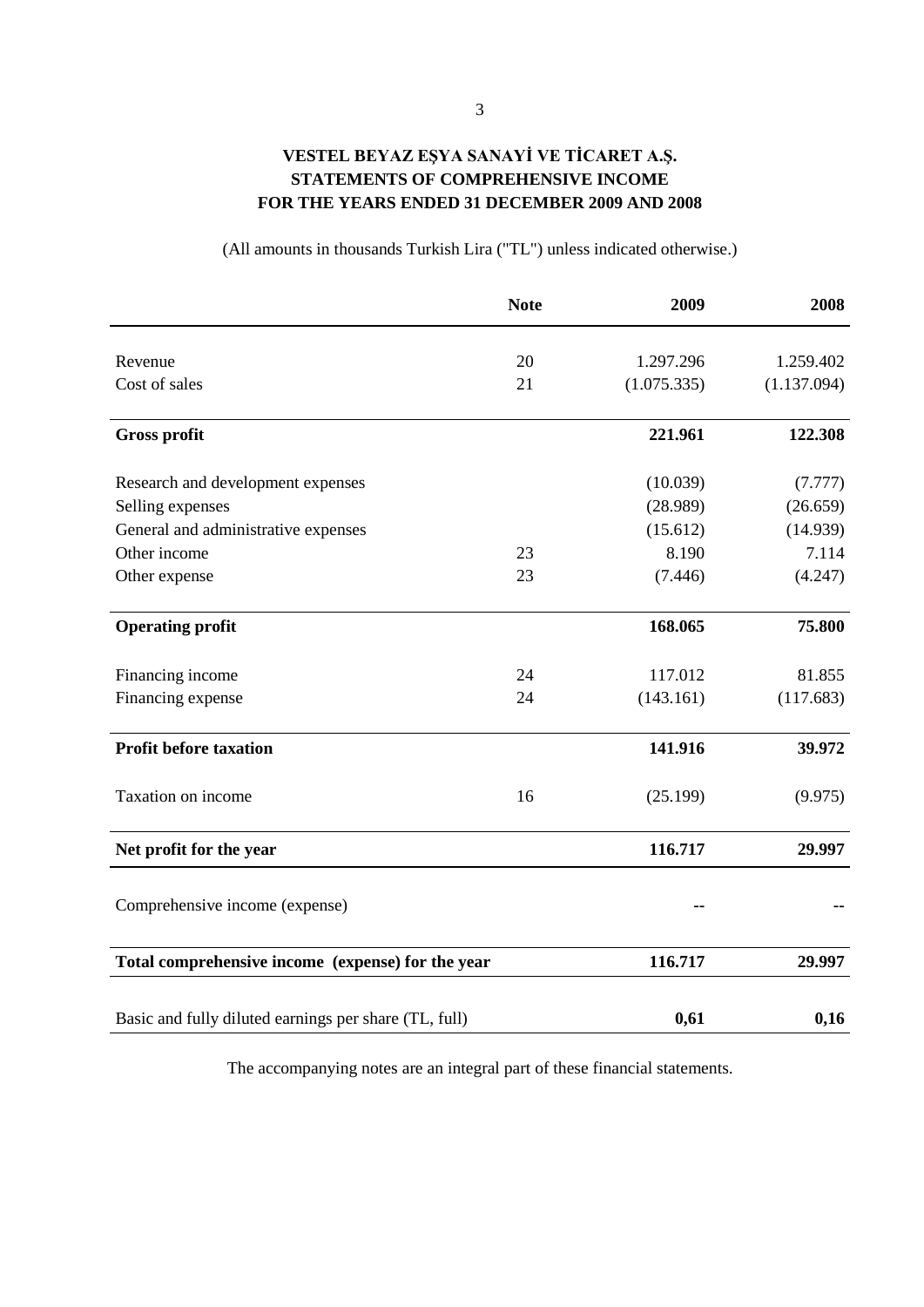# **VESTEL BEYAZ EŞYA SANAYİ VE TİCARET A.Ş. STATEMENTS OF CHANGES IN EQUITY FOR THE YEARS ENDED 31 DECEMBER 2009 AND 2008**

**Share capital Share premium General reserves Total equity Balance at 01 January 2008 205.720 109.031 189.708 504.459**  Dividends paid -- (51.501) (51.501) (51.501) Transactions with owners  $(51.501)$   $(51.501)$ Net profit for the year 129.997 29.997 Other comprehensive income -- -- -- -- **Balance at 31 December 2008 205.720 109.031 168.204 482.955**  Dividends paid  $-$  (5.798) (5.798) Transactions with owners  $(5.798)$   $(5.798)$ Net profit for the year 116.717 116.717 116.717 Other comprehensive income  $-$  --  $-$  --  $-$  --**Balance at 31 December 2009 205.720 109.031 279.123 593.874** 

(All amounts in thousands Turkish Lira ("TL") unless indicated otherwise.)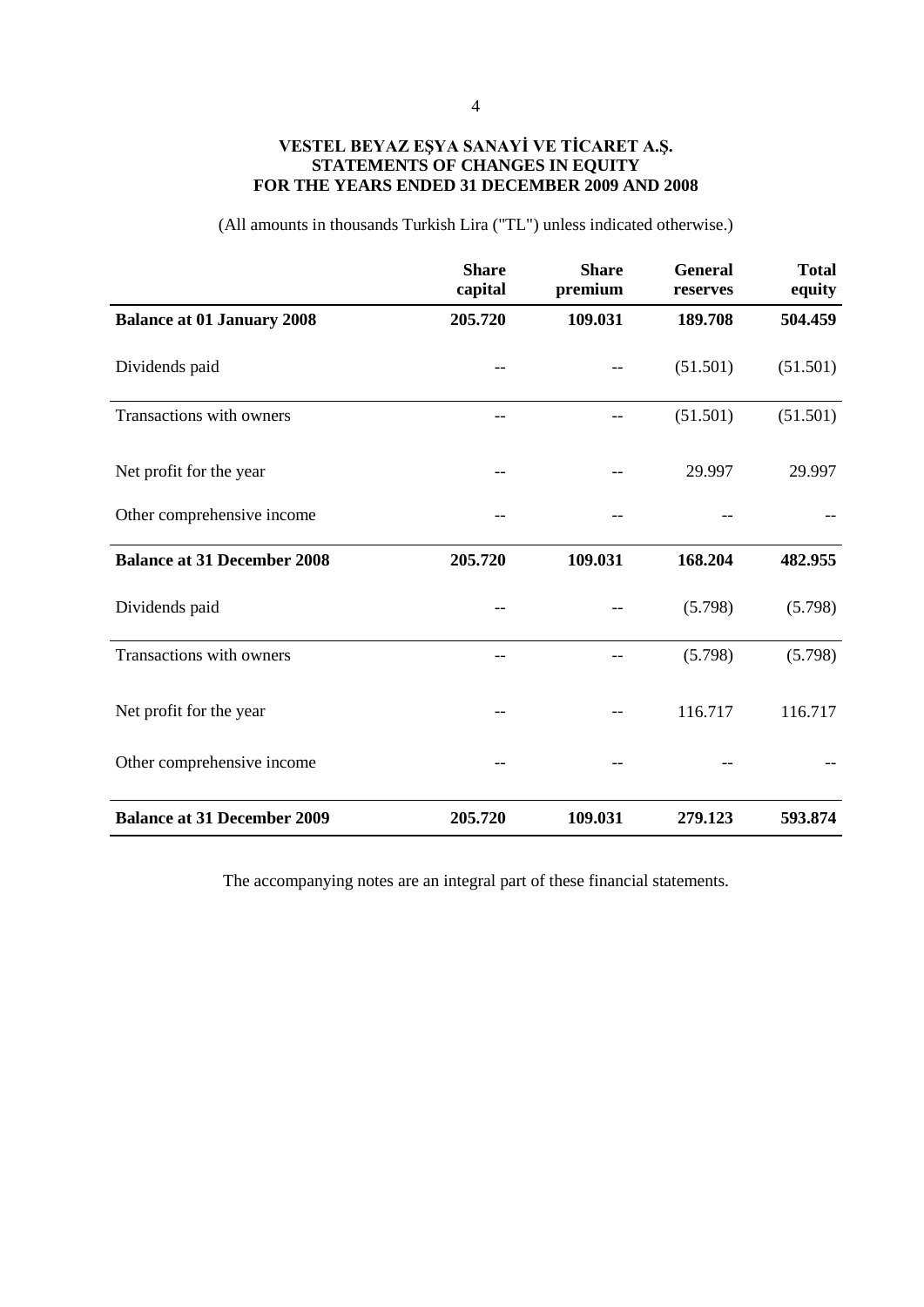# **VESTEL BEYAZ EŞYA SANAYİ VE TİCARET A.Ş. STATEMENTS OF CASH FLOWS FOR THE YEARS ENDED 31 DECEMBER 2009 AND 2008**

(All amounts in thousands Turkish Lira ("TL") unless indicated otherwise.)

|                                                       | <b>Note</b> | 2009      | 2008     |
|-------------------------------------------------------|-------------|-----------|----------|
| <b>Profit before taxation</b>                         |             | 141.916   | 39.972   |
| Adjustment to reconcile net income to net             |             |           |          |
| cash provided from operating activities:              |             |           |          |
| Depreciation expense                                  | 10          | 48.601    | 45.755   |
| Amortization charge                                   | 11          | 5.742     | 4.312    |
| Provision for employee termination benefits           | 17          | 3.309     | 3.696    |
| Provision for diminution in value of inventories      | 8           | (2.636)   | 3.269    |
| Unearned interest on receivables                      |             | 2.529     | (310)    |
| Unearned interest on payables                         |             | (632)     | 1.041    |
| Interest income                                       | 24          | (5.348)   | (3.112)  |
| Interest expense                                      | 24          | 15.931    | 6.677    |
| Accrued fair value gain on forward income             |             |           | (3.763)  |
| Provision for expense accruals                        |             | 423       |          |
| Profit on sale of property, plant and equipment       |             | (125)     | (3)      |
| Loss on sale of property, plant and equipment         |             |           | 494      |
| Operating profit before changes in working capital    |             | 209.710   | 98.028   |
| Trade receivables                                     |             | (120.407) | 4.210    |
| Inventories                                           |             | 12.604    | 9.379    |
| Other assets                                          |             | 4.772     | 232      |
| Trade payables                                        |             | (64.469)  | 52.150   |
| Other liabilities                                     |             | (1.645)   | (5.779)  |
| Taxes paid                                            |             | (23.054)  | (8.997)  |
| Net cash provided by operating activities             |             | 17.511    | 149.223  |
| <b>Cash flows from investing activities</b>           |             |           |          |
| Purchases of property, plant and equipment            | 10          | (14.873)  | (35.363) |
| Purchases of intangible assets                        | 11          | (10.009)  | (9.279)  |
| Changes in financial assets held for trading          |             | (14.040)  |          |
| Proceeds from sale of property, plant and equipment   |             | 1.341     | 256      |
| Net cash used in investing activities                 |             | (37.581)  | (44.386) |
| <b>Cash flows from financing activities</b>           |             |           |          |
| Proceeds from borrowings                              |             | 293.750   | 20.420   |
| Repayment of borrowings                               |             | (266.822) | (25.146) |
| Dividend paid                                         |             | (5.798)   | (51.501) |
| Interest received                                     |             | 5.348     | 3.112    |
| Interest paid                                         |             | (13.995)  | (6.449)  |
| Net cash provided by (used in) financing activities   |             | 12.483    | (59.564) |
| Net increase (decrease ) in cash and cash equivalents |             | (7.587)   | 45.273   |
| Cash and cash equivalents at beginning of year        |             | 119.628   | 74.355   |
| Cash and cash equivalents at end of year              |             | 112.041   | 119.628  |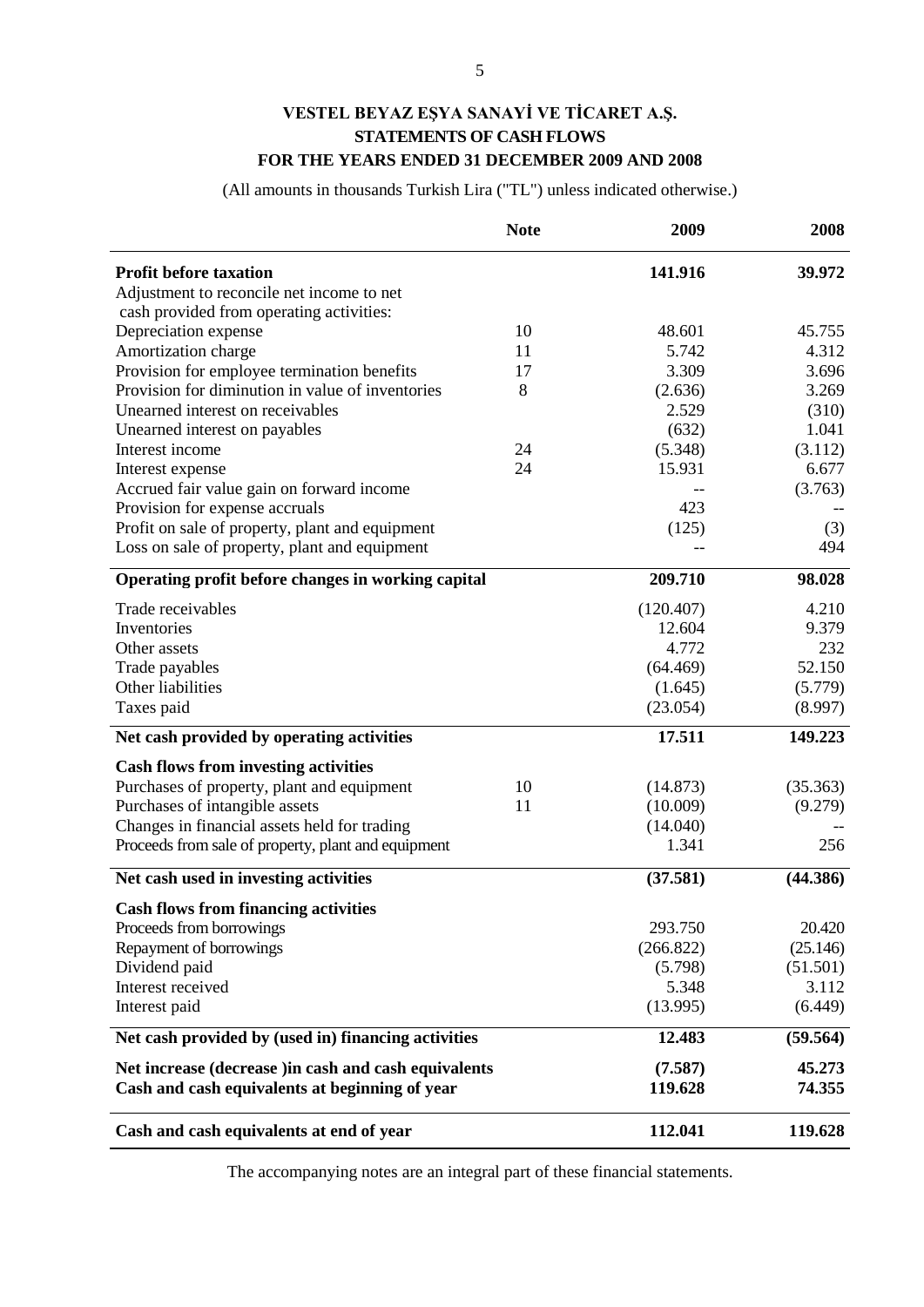(All amounts in thousands Turkish Lira ("TL") unless indicated otherwise.)

#### **1. ORGANIZATION AND NATURE OF ACTIVITIES**

Vestel Beyaz Eşya Sanayi ve Ticaret A.Ş. (the "Company" or "Vestel Beyaz Eşya") was incorporated in 1997 under the Turkish Commercial Code and was registered in Istanbul, Turkey. The registered office address of the Company is located at Ambarlı, Petrol Ofisi Dolum Tesisleri Yolu, Zorlu Plaza, Avcılar / Istanbul- Turkey.

The Company is a member of the Vestel Group of Companies which are under the control of the Ahmet Nazif Zorlu family. The Company sells all of its products to Vestel Dış Ticaret A.Ş. ("Vestel Foreign Trade"), which sells them outside of Turkey and Vestel Dayanıklı Tüketim Malları Pazarlama A.Ş. ("Vestel Domestic Marketing"), which sells them to customers in Turkey both of which is members of the Vestel Group of Companies and are not owned or controlled by the Company.

The Company started working actively in 1999 and is engaged in the manufacture of refrigerators, freezers, room air conditioning units, washing machines and cookers. The Company's production facilities are located in Manisa industrial site with total area of 395.000 square meters.

The company is registered to Capital Market Board and its shares have been quoted to Istanbul Stock Exchange since 21 April 2006.

### **2. BASIS OF PRESENTATION OF THE FINANCIAL STATEMENTS**

#### **2.1. Basis of preparation**

The financial statements of the Company have been prepared in accordance with International Financial Reporting Standards ("IFRS") as developed and published by the International Accounting Standards Board ("IASB").

The financial statements have been prepared under the historical cost convention, other than financial assets which are stated at fair value.

#### **2.2 Measurement currency, reporting currency**

Together with the ending of the hyperinflationary period the balances adjusted for inflation as of the last preceding balance sheet date from the opening balances of the assets, liabilities and equity accounts as of 1 January 2006.

According to the law numbered 5083 related to the currency of Republic of Turkey and the decision of the Council of Ministers dated 04.04.2007 numbered 2007/11963 the expression of "new" has been cancelled on New Turkish Lira and New Kurush effective from 01.01.2009. After this conversion 1 New Turkish Lira is held equal to 1 Turkish Lira and 1 New Kurush is held equal to 1 Kurush. All laws, legislations, administrative and legal transactions, court decisions, commercial papers and all kind of documents referencing New Turkish Lira will be considered in Turkish Lira with the conversion rate mentioned above. Beginning from 01.01.2009, in the presentation of financial statements New Turkish Lira has been replaced by Turkish Lira. In the attached financial statements, this conversion has been made retrospectively for convenience purposes.

#### **2.3 Comparable financial information and reclassification of prior period financial statements**

The balance sheets with the accompanying notes as of 31.12.2009 and 2008 and statement of income, cash flow and changes in equity with the accompanying notes for the twelve months period ended 31.12.2009 and 2008 are presented as comparatively.

For the compatibility of the current financial statements these financial statements are reclassified if necessary.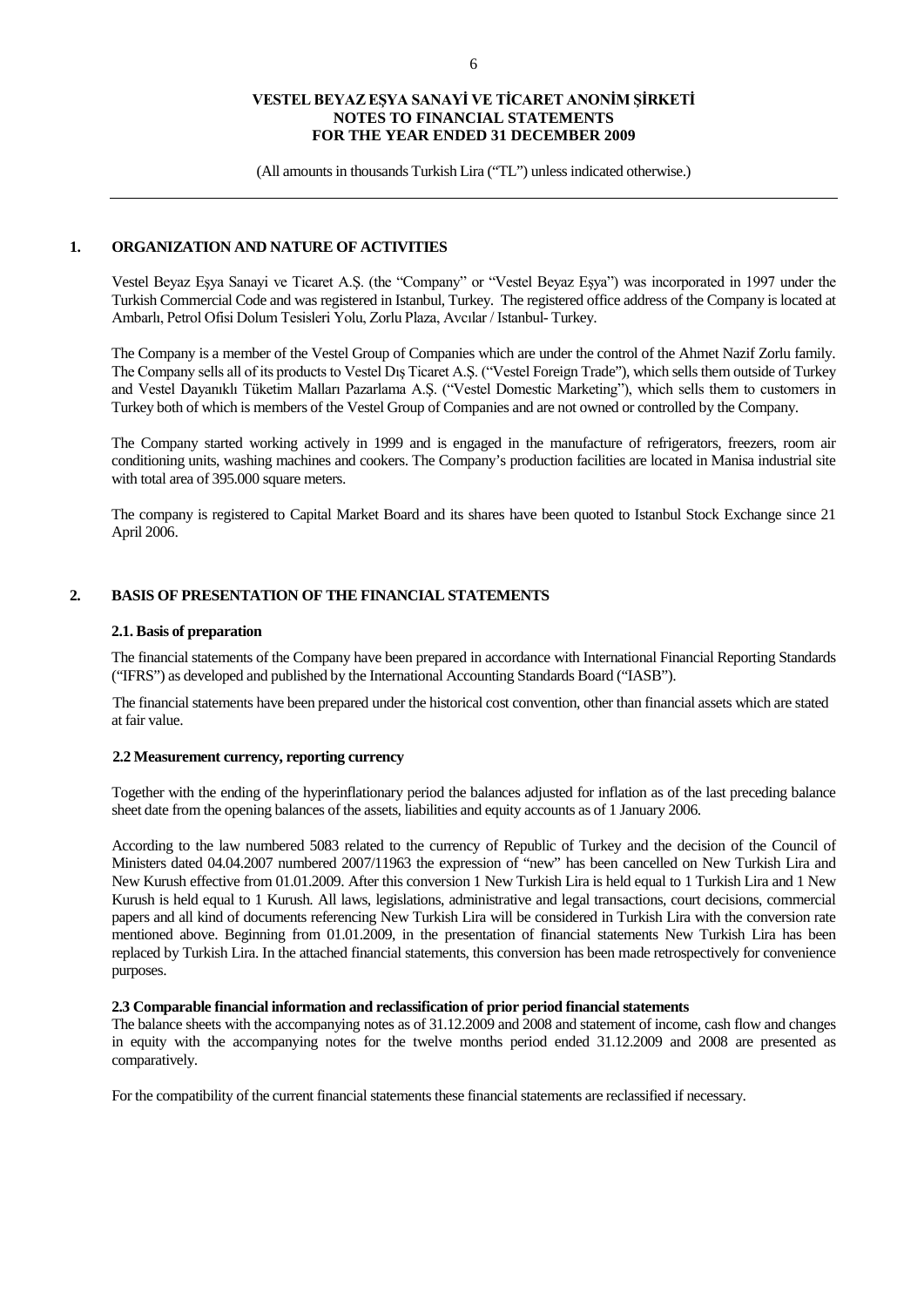(All amounts in thousands Turkish Lira ("TL") unless indicated otherwise.)

#### **2.4 Standards, amendments and interpretations to existing standards that are not yet effective and have not been adopted early by the Company**

**a )** Standards, amendments and interpretations effective in July 2009:

- IAS 27, (Amendments) "Consolidated and Separate Financial Statements"
- IAS 28, "Investments in Associates"
- IAS 31, "Interest in Joint Ventures" "Application of the Purchase Method"
- IAS 38, (Amendments) "Intangible Assets"<br>• IFRS 3. (Revised) "Business Combinations"
- IFRS 3, (Revised) "Business Combinations"
- IFRIC 17, "Distributions of Non-cash Assets to Owners"

**b)** Standards, amendments and interpretations effective in January 2010 but not early adopted by the Company:

- IAS 1, (Amendments) "Presentation of Financial Statements"
- IAS 24, "Related Party Disclosures"
- IFRS 2, (Amendments) "Share Based Payment"
- IFRS 5, (Amendments) "Non-Current Assets Held For Sale And Discontinued Operations"
- IFRS 9, "Financial Instruments: Classification and Measurement"

Management of the Company anticipates that all of the pronouncements detailed in (a) and (b) above will be adopted in the Company's accounting policy for the first period beginning after the effective date of the pronouncement. Management of the Company has decided that these new standards and interpretations have been issued but are not expected to have a material impact on the Company's financial statements.

### **2.5 Critical accounting estimates, assumptions and judgments**

The preparation of financial statements in conformity with IFRS requires management to make estimates and assumptions that affect reported amounts of assets and liabilities and disclosure of contingent assets and liabilities at the date of the financial statements, and the reported amounts of revenues and expenses during the reporting period. Actual results could differ from these estimates. These estimates are reviewed periodically and as adjustments become necessary they are reported in earnings in the periods in which they become known.

The key assumption concerning the future and other key sources of estimation uncertainty at the balance sheet date and the significant judgments are set out below:

- When setting aside the provision for legal claims the probability of losing the related case and the results to expect to be suffered in the event that the legal counsel of the Company and management of the Company make their best estimates to calculate the provision required under note 14.

- As for the diminution in value of stocks, all stocks are subjected to review and their usage possibility ascertained on basis of the opinion of the technical personnel; provisions are set aside for items expected not to have usage possibility. Calculation of net realizable values of stocks is based on selling prices as disclosed by selling price lists after deduction for average discounts given during the year and selling expenses to be incurred for the realization of stocks. If the net realizable value of any stock falls under its cost price appropriate provisions are therefore set aside.

- Property, plant and equipment and intangible assets held for use in the production or supply of goods or services, or for administrative purposes, are stated in the balance sheet at cost, less any subsequent accumulated depreciation and subsequent accumulated impairment losses. The Company estimates that the useful lives of tangible and intangible assets. Depreciation is charged using the straight line basis over the useful lives which depend on the best estimation of the management. Useful lives of property, plant and equipment and intangible assets are reviewed at each balance sheet dates and make changes if necessary.

### **2.6 Offsetting**

Financial assets and liabilities are offset and the net amount reported in the balance sheet when there is a legally enforceable right to set off the recognized amounts and there is an intention to settle on a net basis or realize the asset and settle the liability simultaneously.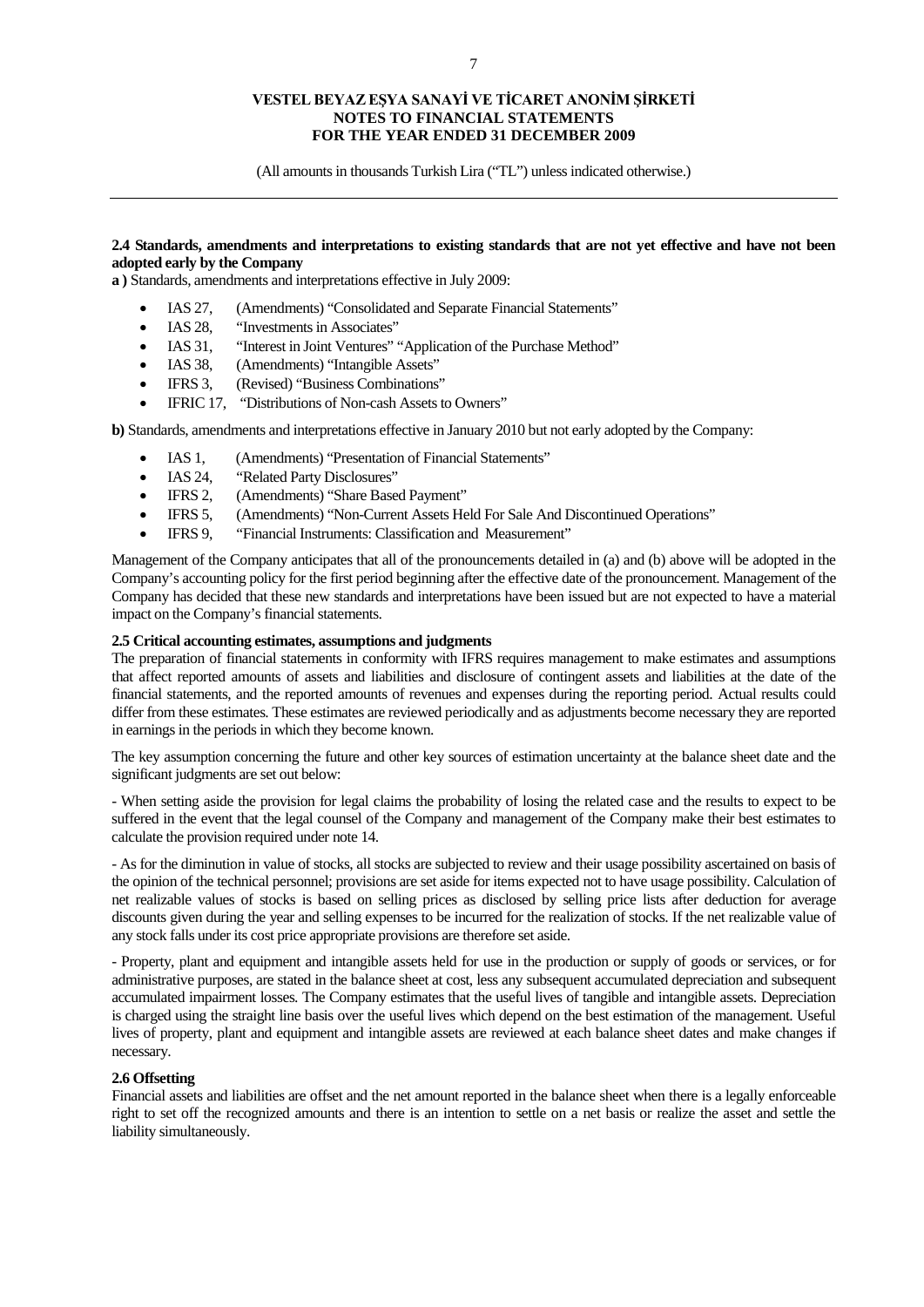(All amounts in thousands Turkish Lira ("TL") unless indicated otherwise.)

### **3. SUMMARY OF SIGNIFICANT ACCOUNTING POLICIES**

The significant accounting policies followed in the preparation of the accompanying financial statements are summarized below:

#### **Foreign currency translations and transactions**

Transactions are recorded in Turkish Lira, which is the Company's functional currency. Transactions in foreign currencies during the periods have been translated at the exchange rates prevailing at the dates of these transactions. Balance sheet items denominated in foreign currencies have been translated at the exchange rates prevailing at the balance sheet dates. Exchange gains or losses arising from settlement and translation of foreign currency items have been included in the financing income or expense accounts as appropriate.

As of 31 December 2009 and 2008, the foreign exchange rates used by the Company are as follows:

|            | 2009   | 2008   |
|------------|--------|--------|
|            |        |        |
| US Dollar  | 1,5057 | 1,5123 |
| <b>EUR</b> | 2,1603 | 2,1408 |

#### **Property, plant and equipment depreciation**

Property, plant and equipment held for use in the production or supply of goods or services, or for administrative purposes, are stated in the balance sheet at cost, restated in equivalent purchasing power at 31 December 2005 less any subsequent accumulated depreciation and subsequent accumulated impairment losses.

The carrying values of property, plant and equipment are reviewed for impairment when events or changes in circumstances indicate the carrying value may not be recoverable. If any such indication exists and where the carrying values exceed the estimated recoverable amount, the assets or cash-generating units are written down to their recoverable amount. The recoverable amount of property, plant and equipment is the greater of net selling price and value in use. In assessing value in use, the estimated future cash flows are discounted to their present value using a pre-tax discount rate that reflects current market assessments of the time value of money and the risks specific to the asset. For an asset that does not generate largely independent cash inflows, the recoverable amount is determined for the cash-generating unit to which the asset belongs.

Property, plant and equipment in the course of construction for production, rental or administrative purposes, or for purposes not yet determined, are carried at cost, less any identified impairment loss. Cost includes professional fees and, for qualifying assets, borrowing costs capitalized in accordance with the Company's accounting policy. Depreciation of these assets, on the same basis as other property assets, commences when the assets are ready for their intended use.

Depreciation is charged so as to write off the cost or valuation of assets, other than land and properties under construction, over their estimated useful lives, using the straight line basis over the following years stated below:

**Year**

| <b>Nil</b> |
|------------|
| $8 - 25$   |
| $25 - 50$  |
| 5          |
| $5 - 20$   |
| 5          |
| $5 - 10$   |
|            |

The carrying values of property, plant and equipment are reviewed for impairment periodically and when events or changes in circumstances indicate the carrying value may not be recoverable. If any such indication exists and where the carrying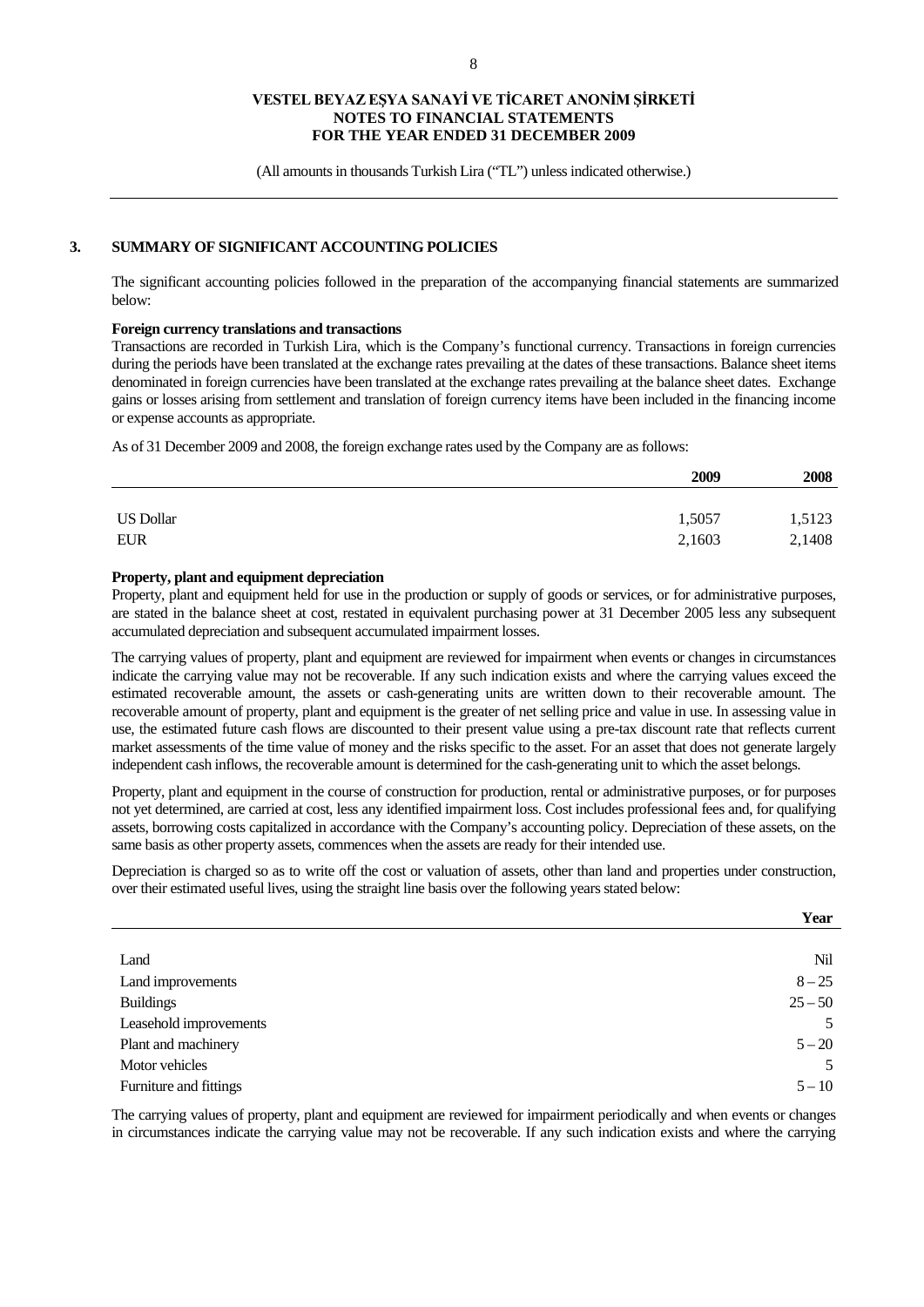(All amounts in thousands Turkish Lira ("TL") unless indicated otherwise.)

values exceed the estimated recoverable amount, the assets or cash-generating units are written down to their recoverable amount.

The gain or loss arising on the disposal or retirement of an asset is determined as the difference between the sales proceeds and the carrying amount of the asset and is recognized in income.

#### **Intangible assets**

Expenditure on intangible assets is amortized using the pro-rata basis over their useful lives, not exceeding 5 years.

#### *Research and development costs*

Research expenditure is recognized as an expense as incurred.

Costs incurred on development projects (relating to the design and testing of new or improved products) are recognized as intangible assets to the extent that the expenditure is expected to generate future economic benefits. Development costs that have been capitalized are amortized on a pro-rata basis over a period of 5 years which in the estimated period over which the technology is expected to lead the market and have commercial value.

The carrying values of capitalized research and development expenditure are reviewed for impairment periodically and when events or changes in circumstances indicate that the carrying value may not be recoverable.

#### *Other intangible assets*

Expenditures on acquired patents and licenses are capitalized and amortized using the straight-line basis over their estimated useful life, not exceeding a period of 5 years.

#### **Impairment of assets**

At each balance sheet date, the Company reviews the carrying amounts of its tangible and intangible assets to determine whether there is any indication that those assets have suffered an impairment loss. If any such indication exists, the recoverable amount of the asset is estimated in order to determine the extent of the impairment loss (if any).

Where it is not possible to estimate the recoverable amount of an individual asset, the Company estimates the recoverable amount of the cash generating unit to which the asset belongs. If the recoverable amount of an asset is estimated to be less than its carrying amount, the carrying amount of the asset is reduced to its recoverable amount. Impairment losses are recognized as an expense immediately.

#### **Borrowing costs**

Borrowing costs directly attributable to the acquisition, construction or production of qualifying assets, which are assets that necessarily take a substantial period of time to get ready for their intended use or sale, are added to the cost of those assets, until such time as the assets are substantially ready for their intended use or sale. Investment income earned on the temporary investment of specific borrowings pending their expenditure on qualifying assets is deducted from the cost of those assets. All other borrowing costs are recognized in net profit or loss in the period in which they are incurred.

#### **Bank borrowings**

Interest-bearing bank loans and overdrafts are recorded in the amount of the proceeds received, net of direct issue costs. Finance charges, including premiums payable on settlement or redemption, are accounted for on an accrual basis and are added to the carrying amount of the instrument to the extent that they are not settled in the period in which they arise.

#### **Provisions**

Provisions are recognized when the Company has a present obligation (legal or constructive) as a result of a past event, it is probable that an outflow of resources embodying economic benefits will be required to settle the obligation and a reliable estimate can be made of the amount of the obligation. Where the Company expects a provision to be reimbursed, for example under an insurance contract, the reimbursement is recognized as a separate asset but only when the reimbursement is virtually certain.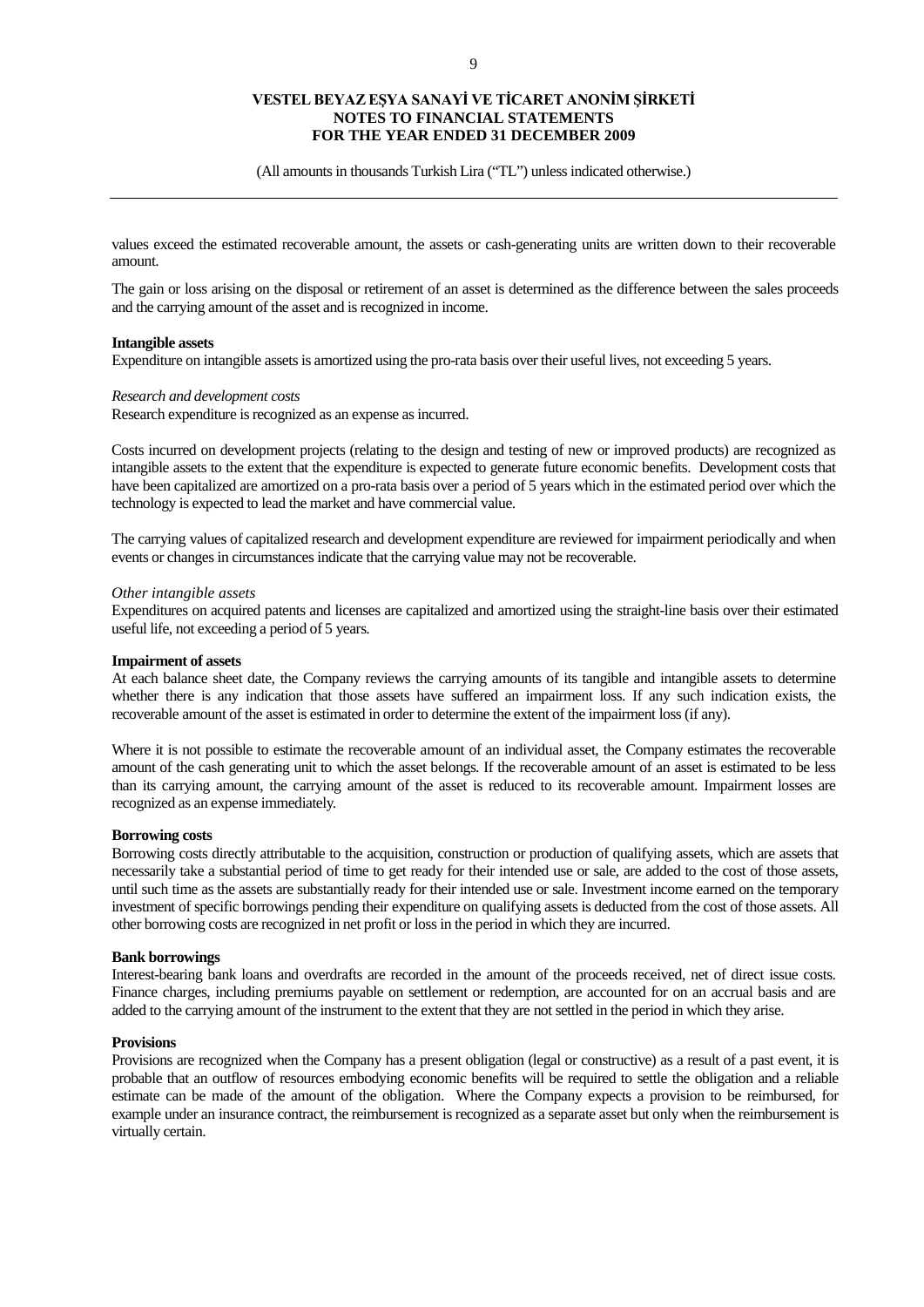(All amounts in thousands Turkish Lira ("TL") unless indicated otherwise.)

#### **Warranty provision**

This provision reflects the costs and expenses for which the Company responsible for servicing its products sold which malfunction due to production defects. Technical service costs which may be incurred in the future with respect to the sales in the current year are estimated by the Company's management on the basis of past experience.

### **Contingent assets and contingent liabilities**

Transactions that may give rise to contingencies and commitments are those for which the outcome and the performance will be ultimately confirmed only on the occurrence or non-occurrence of certain future events, unless the expected performance is not very likely. Accordingly, contingent losses are recognized in the financial statements if a reasonable estimate of the amount of the resulting loss can be made. Contingent gains are reflected only if it is probable that the gain will be realized.

#### **Leases**

*Finance Lease –* Leases in terms of which the Company assumes substantially all of the risks and rewards of ownership are classified as finance leases. Assets held under finance leases are recognized as assets of the Company at their fair value at the date of acquisition. The corresponding liability to the Company is included in the balance sheet as a finance lease obligation. Finance costs, which represent the difference between the total leasing commitments and the fair value of the assets acquired, are charged to the income statement over the term of the relevant lease so as to produce a constant periodic rate of interest on the remaining balance of the liability for each accounting period. Capitalized leased assets are depreciated in accordance with the depreciation policy noted above.

#### *Operating lease*

Leases of assets under which all the risks and rewards of ownership are effectively retained by the lesser are classified as operating leases. Lease payments on operating lease are recognized as an expense on a straight-line basis over the lease term.

#### **Related parties**

Parties are considered to be related if one party has the ability to control the other party or exercise significant influence over the other party in making the financial and operating decisions. For the purpose of these financial statements shareholders are referred to as related parties. Related parties also include individuals that are principal owners, management and members of the Company's Board of Directors and their families.

#### **Government incentives and subsidies**

These are reflected in the financial statements when the Company has complied with all of the requirements and reasonable assurance is formed that incentive or assistance will be obtained.

Liabilities to Governmental departments which may be forgone by the Authorities are accepted as Government incentives when reasonable assurance is formed that such liabilities will not be paid because the Company has complied with all the requirements related to the liability.

#### **Recognition and derecognition of financial instruments**

The Company recognizes a financial asset or financial liability in its balance sheet when and only when it becomes a party to the contractual provisions of the instrument. The Company derecognizes a financial asset or a portion of a financial asset when and only when it loses control of the contractual rights that comprise the financial asset or a portion of a financial asset or when a financial asset or a portion of a financial asset expires. The Company derecognizes a financial liability when and only when a liability is extinguished and that is when the obligation specified in the contract is discharged, cancelled and expires.

#### **Employee benefits**

Under Turkish Labor Law, the Company is required to pay termination benefits to each employee who has completed one year of service and whose employment is terminated without due cause, or who retires in accordance with social insurance regulations, is called up for military service or dies.

### **Revenue recognition**

Revenue is recognized at the moment goods are invoiced on the basis of physical delivery by the Company. Revenue is shown net of value added and sales taxes, discounts and returns.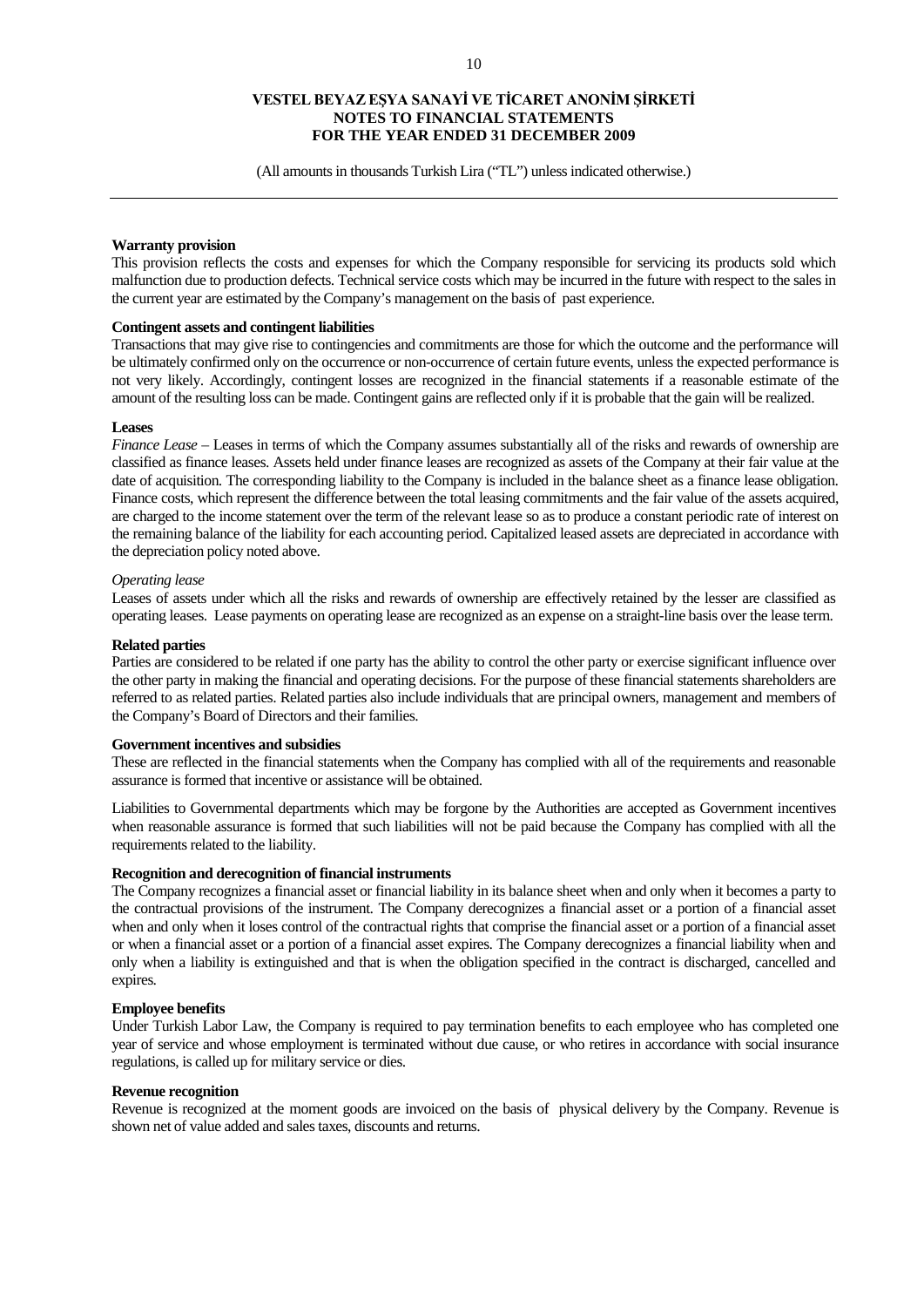(All amounts in thousands Turkish Lira ("TL") unless indicated otherwise.)

### **Financial assets held for trading**

Financial assets held for trading are either acquired for generating a profit from short-term fluctuations in price or dealers' margin, or included in a portfolio in which a pattern of short-term profit making exists.

Financial assets at fair value through profit or loss are initially recognised at cost and are subsequently re-measured at fair value based on quoted bid prices. All related realised and unrealised gains and losses are included in the consolidated income statement.

#### **Trade receivables**

Trade receivables are measured at initial recognition at fair value, and are subsequently measured at amortized cost using the effective interest rate method to set an allowance for unearned interest. Appropriate allowances for estimated irrecoverable amounts are recognized in profit or loss when there is objective evidence that the asset is impaired. The allowance recognized is measured as the difference between the asset's carrying amount and the present value of estimated future cash flows discounted at the effective interest rate computed at initial recognition.

#### **Trade payables**

Trade payables are initially measured at fair value, and are subsequently measured at amortized cost, using the effective interest rate method to set an allowance for unearned interest.

#### **Inventories**

Inventories are stated at the lower of cost and net realizable value. Costs comprise direct materials and, where applicable, direct labor costs and those overheads (based on normal operating capacity) that have been incurred in bringing the inventories to their present location and condition but excludes borrowing cost. Cost is calculated by using the weighted average method. Net realizable value represents the estimated selling price less all estimated costs to completion and costs to be incurred in marketing, selling and distribution.

#### **Income taxes**

Tax expense (income) is the aggregate amount included in the determination of net profit or loss for the period in respect of current and deferred tax.

Deferred income tax is provided, using the liability method, on all temporary differences at the balance sheet date between the tax bases of assets and liabilities and their carrying amounts for financial reporting purposes. Deferred income tax liabilities are recognized for all taxable temporary differences.

The carrying amount of deferred income tax assets is reviewed at each balance sheet date and reduced to the extent that it is no longer probable that sufficient taxable profit will be available to allow all or part of the deferred income tax asset to be utilized.

Deferred income tax assets and liabilities are measured at the tax rates that are expected to apply to the period when the asset is realized or the liability is settled, based on tax rates (and tax laws) that have been enacted or substantively enacted at the balance sheet date.

#### **Earnings per share**

The calculation of the basic and diluted earnings per share is based on net profit for the related year ended divided by the weighted average number of ordinary shares outstanding during the year.

Turkish companies may increase their share capital by the issue of bonus shares from distributions made from accumulated prior period earnings and revaluation fund reserves. In the calculation of basic earnings per share these bonus shares are considered as shares issued and the weighted average number of ordinary shares outstanding during the year or the period is adjusted retrospectively to take into account the bonus share issues.

#### **Cash and cash equivalents**

Cash and cash equivalents presented in the cash flow statements include cash and bank deposits which have a maturity of 3 months or shorter.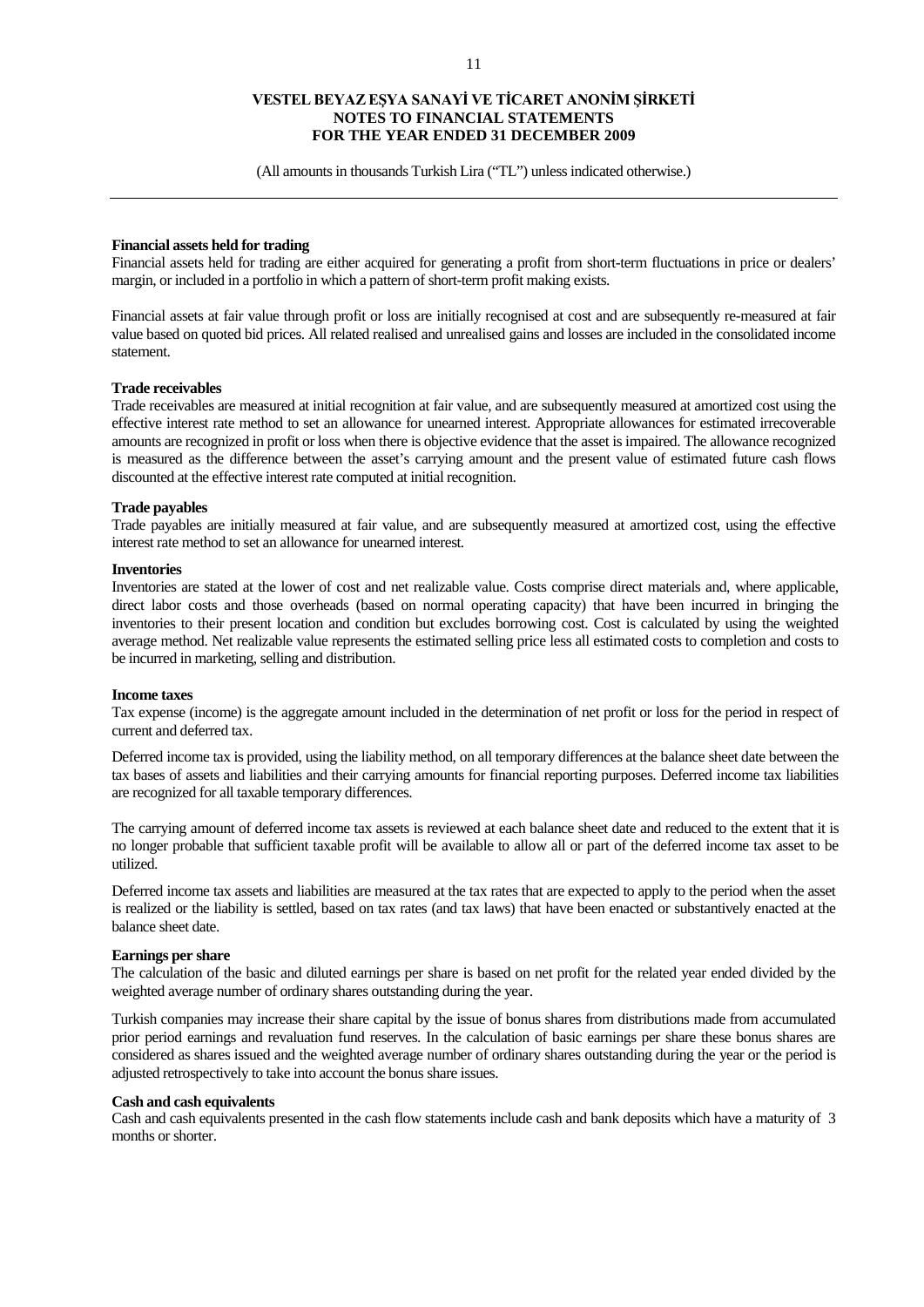(All amounts in thousands Turkish Lira ("TL") unless indicated otherwise.)

# **4. EARNING PER SHARE**

|                                                                                                                                                       | 2009                   | 2008                    |
|-------------------------------------------------------------------------------------------------------------------------------------------------------|------------------------|-------------------------|
| Shares outstanding at beginning of year<br>New shares issued                                                                                          | 190.000.000            | 190.000.000             |
| Shares outstanding at end of year                                                                                                                     | 190.000.000            | 190.000.000             |
| Net profit attributable to shareholders                                                                                                               | 116.717                | 29.997                  |
| Weighted average number of ordinary shares in issue                                                                                                   | 190.000.000            | 190.000.000             |
| Basic and diluted earnings per share (TL, full)                                                                                                       | 0,61                   | 0,16                    |
| Cash in hand<br>Cash at banks<br>- Demand deposit<br>- Time deposit                                                                                   | 40<br>27.475<br>84.526 | 70<br>15.313<br>104.245 |
|                                                                                                                                                       | 112.041                | 119.628                 |
| As of balance sheet dates, the maturity date of time deposit account was 05.01.2010 (31.12.2008: 05.01.2009) and the<br>interest rate is given below: |                        |                         |
| $-TL$                                                                                                                                                 | 6,8%                   | 14,9%                   |
| $-$ USD                                                                                                                                               | 1,5%                   | 2,5%                    |
|                                                                                                                                                       |                        |                         |
| $-EUR$                                                                                                                                                | 0,9%                   |                         |
| <b>FINANCIAL ASSETS HELD FOR TRADING</b>                                                                                                              |                        | 3,7%                    |

Financial assets held for trading was purchased on 16.04.2009.

As of 31.12.2009, valuation of bonds resulted a fair value loss which was accounted under financing expenses amounting to TL 1.044.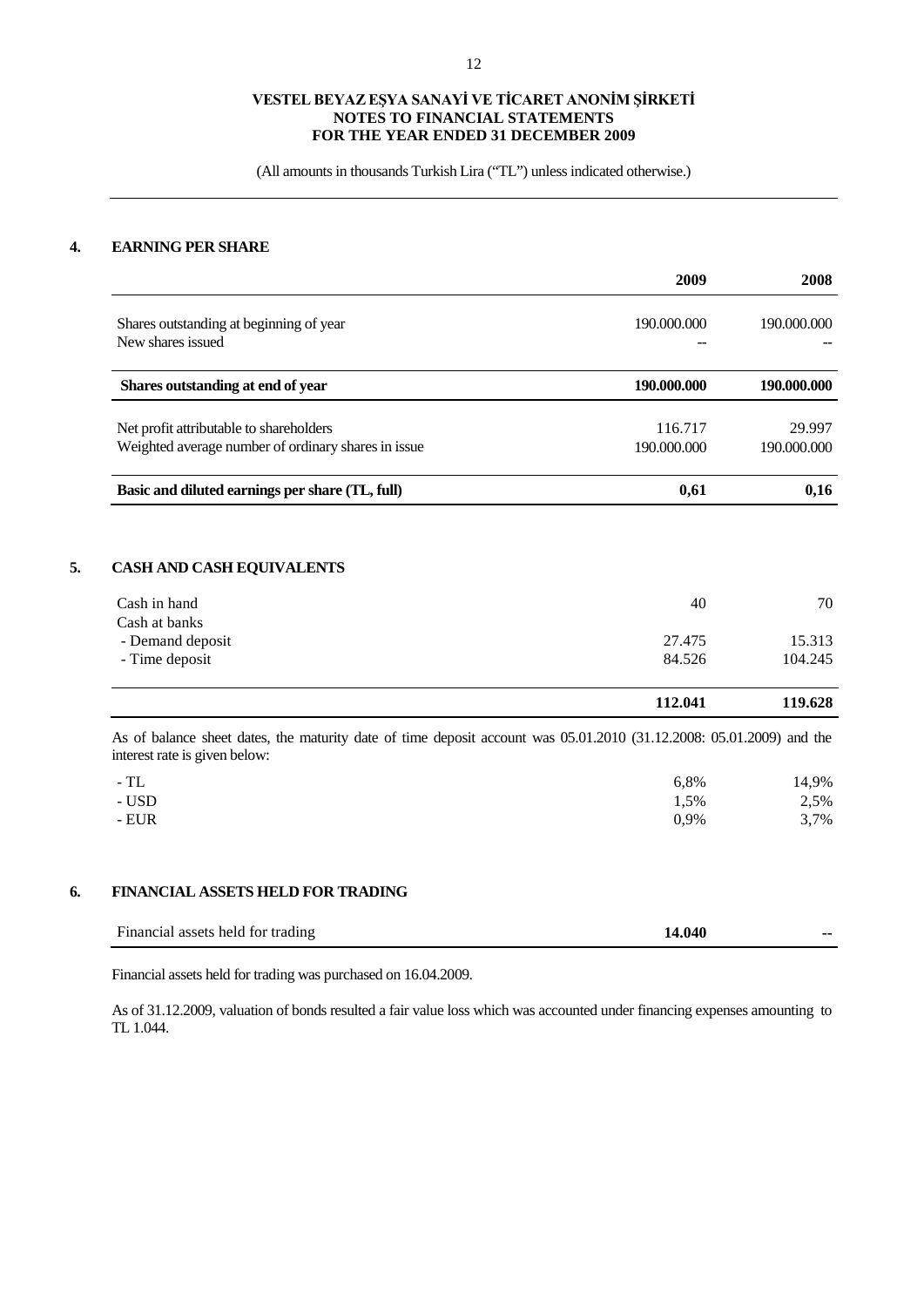(All amounts in thousands Turkish Lira ("TL") unless indicated otherwise.)

# **7. TRADE RECEIVABLES**

|                                                                                          | 2009                                    | 2008                                   |
|------------------------------------------------------------------------------------------|-----------------------------------------|----------------------------------------|
| <b>Current</b>                                                                           |                                         |                                        |
| - Third parties                                                                          | 1.338                                   | 955                                    |
| - Related parties, note 25                                                               | 266.814                                 | 140.658                                |
| Notes receivable                                                                         |                                         |                                        |
| - Related parties, note 25                                                               | 81.306                                  | 92.415                                 |
|                                                                                          | 349.458                                 | 234.028                                |
| Unearned interest on receivables (-)                                                     | (2.100)                                 | (4.629)                                |
| Allowance for doubtful receivables (-)                                                   | (38)                                    |                                        |
|                                                                                          | 347.320                                 | 229.399                                |
| Raw materials<br>Work in process<br>Finished goods<br>Merchandise<br>Spares and supplies | 87.052<br>4.559<br>41.551<br>256<br>119 | 99.777<br>5.725<br>40.294<br>35<br>310 |
|                                                                                          |                                         |                                        |
|                                                                                          | 133.537                                 | 146.141                                |
| Provision for diminution in value (-)                                                    |                                         |                                        |
| Raw materials                                                                            | (1.656)                                 | (4.582)                                |
| Finished goods                                                                           | (750)                                   | (460)                                  |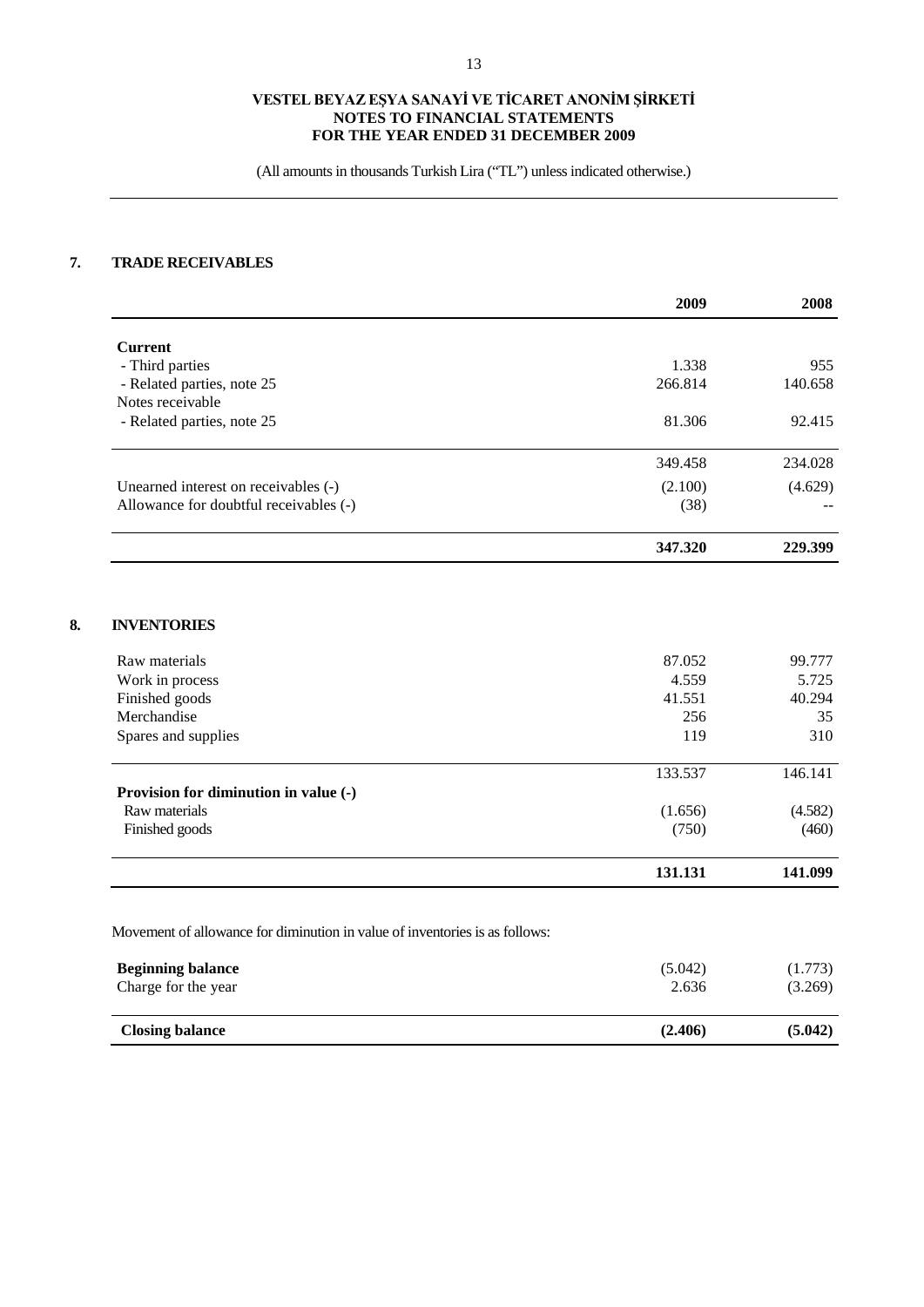(All amounts in thousands Turkish Lira ("TL") unless indicated otherwise.)

# **9. OTHER ASSETS**

|                    | 2009   | 2008   |
|--------------------|--------|--------|
|                    |        |        |
| Prepaid expenses   | 1.627  | 1.533  |
| VAT receivable     | 13.893 | 12.566 |
| Due from personnel | 66     | 45     |
| Prepaid taxes      | $- -$  | 2.991  |
| Other              | 940    | 4.159  |
|                    | 16.526 | 21.294 |

# **10. PROPERTY, PLANT AND EQUIPMENT**

|                                 | 01.01.2009 | <b>Additions</b> | <b>Disposals</b> | <b>Transfers</b> | 31.12.2009 |
|---------------------------------|------------|------------------|------------------|------------------|------------|
| Cost                            |            |                  |                  |                  |            |
| Land                            | 6.844      |                  |                  |                  | 6.844      |
| Land improvements               | 2.711      | 4                |                  | 7                | 2.722      |
| <b>Buildings</b>                | 63.508     | 44               |                  |                  | 63.552     |
| Leasehold improvements          | 1.507      | 3                |                  | 71               | 1.581      |
| Machinery and equipment         | 445.706    | 1.805            | (57)             | 19.756           | 467.210    |
| Motor vehicles                  | 578        | 79               | (367)            | --               | 290        |
| Furniture and fixtures          | 16.581     | 822              | (3)              | 315              | 17.715     |
| Construction in progress        | 11.620     | 12.116           | --               | (20.149)         | 3.587      |
|                                 |            |                  |                  |                  |            |
|                                 | 549.055    | 14.873           | (427)            |                  | 563.501    |
| <b>Accumulated depreciation</b> |            |                  |                  |                  |            |
| Land improvements               | 1.302      | 158              |                  |                  | 1.460      |
| <b>Buildings</b>                | 16.136     | 2.401            |                  |                  | 18.537     |
| Leasehold improvements          | 755        | 481              |                  | --               | 1.236      |
| Plant and machinery             | 194.532    | 43.144           | (7)              |                  | 237.669    |
| Motor vehicles                  | 381        | 53               | (254)            |                  | 180        |
| Furniture and fixtures          | 9.131      | 2.364            | (1)              |                  | 11.494     |
|                                 | 222.237    | 48.601           | (262)            |                  | 270.576    |
| Net book value                  | 326.818    |                  |                  |                  | 292.925    |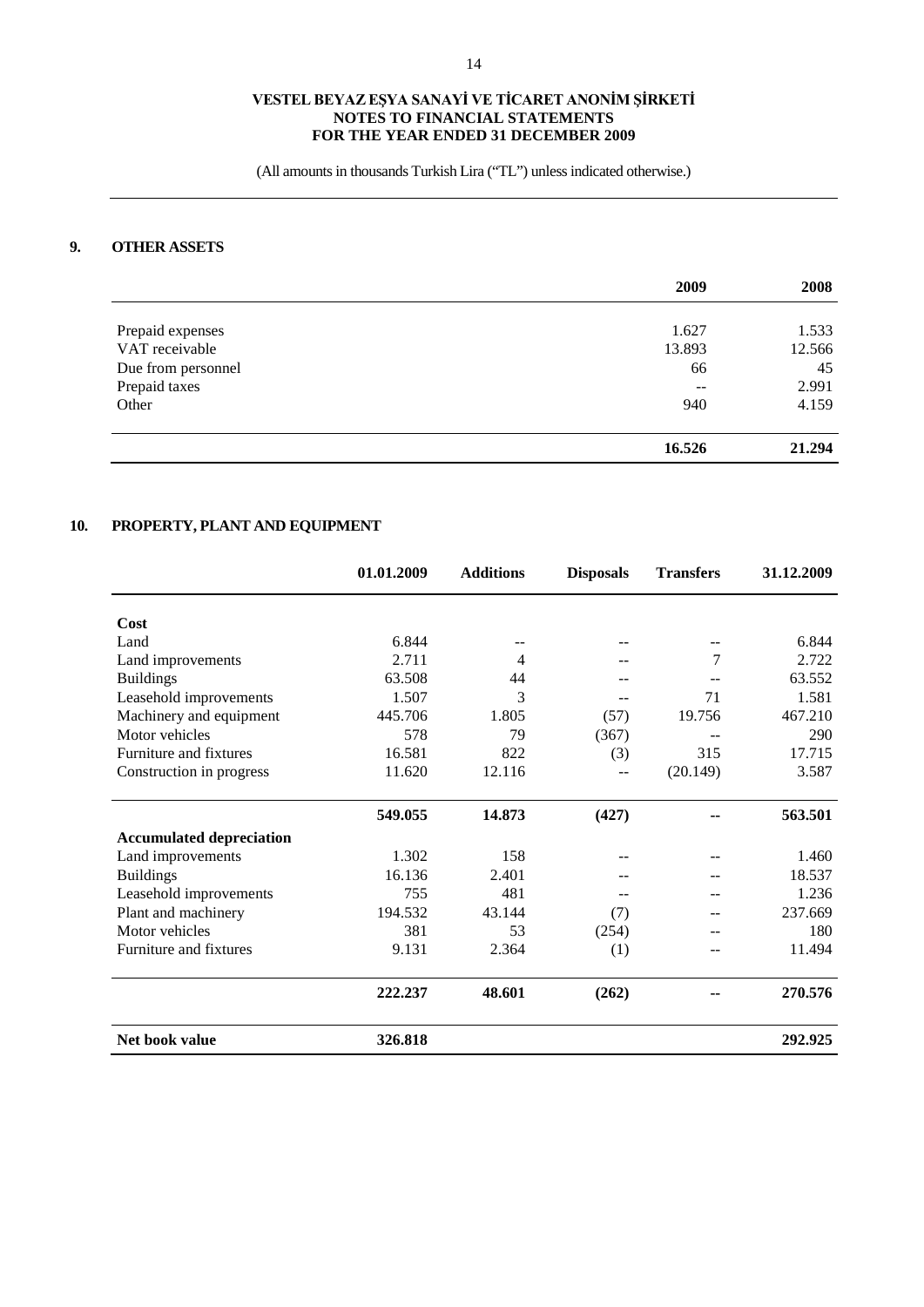(All amounts in thousands Turkish Lira ("TL") unless indicated otherwise.)

|                                 | 01.01.2008 | <b>Additions</b> | <b>Disposals</b> | <b>Transfers</b> | 31.12.2008 |
|---------------------------------|------------|------------------|------------------|------------------|------------|
|                                 |            |                  |                  |                  |            |
| Cost                            |            |                  |                  |                  |            |
| Land                            | 6.844      |                  |                  |                  | 6.844      |
| Land improvements               | 2.693      | 18               | (3)              | 3                | 2.711      |
| <b>Buildings</b>                | 62.454     | 394              | (6)              | 666              | 63.508     |
| Leasehold improvements          | 1.072      | 212              | --               | 223              | 1.507      |
| Machinery and equipment         | 416.833    | 8.196            | (1.520)          | 22.197           | 445.706    |
| Motor vehicles                  | 578        |                  |                  | $- -$            | 578        |
| Furniture and fixtures          | 14.824     | 1.580            | (452)            | 629              | 16.581     |
| Construction in progress        | 10.375     | 24.963           |                  | (23.718)         | 11.620     |
|                                 | 515.673    | 35.363           | (1.981)          |                  | 549.055    |
| <b>Accumulated depreciation</b> |            |                  |                  |                  |            |
| Land improvements               | 1.143      | 160              | (1)              |                  | 1.302      |
| <b>Buildings</b>                | 13.761     | 2.376            | (1)              |                  | 16.136     |
| Leasehold improvements          | 401        | 354              |                  |                  | 755        |
| Machinery and equipment         | 155.002    | 40.351           | (821)            |                  | 194.532    |
| Motor vehicles                  | 269        | 112              |                  |                  | 381        |
| Furniture and fixtures          | 7.140      | 2.402            | (411)            |                  | 9.131      |
|                                 | 177.716    | 45.755           | (1.234)          |                  | 222.237    |
| Net book value                  | 337.957    |                  |                  |                  | 326.818    |

The Company's policy is to trace all material and significant fixed asset additions under construction in progress and transfer to the related fixed asset accounts when the construction process is completed. Construction-in-progress balance represented investment made to increase its second refrigerator, washing machine, cooker and dishwasher factories.

Leased assets included in the table above comprise plant and machinery amounting to TL 13.772 net of accumulated depreciation. (2008: TL 17.744).

As of 31.12.2009, property, plant and equipment were insured for TL 666.367 (2008: TL 548.777).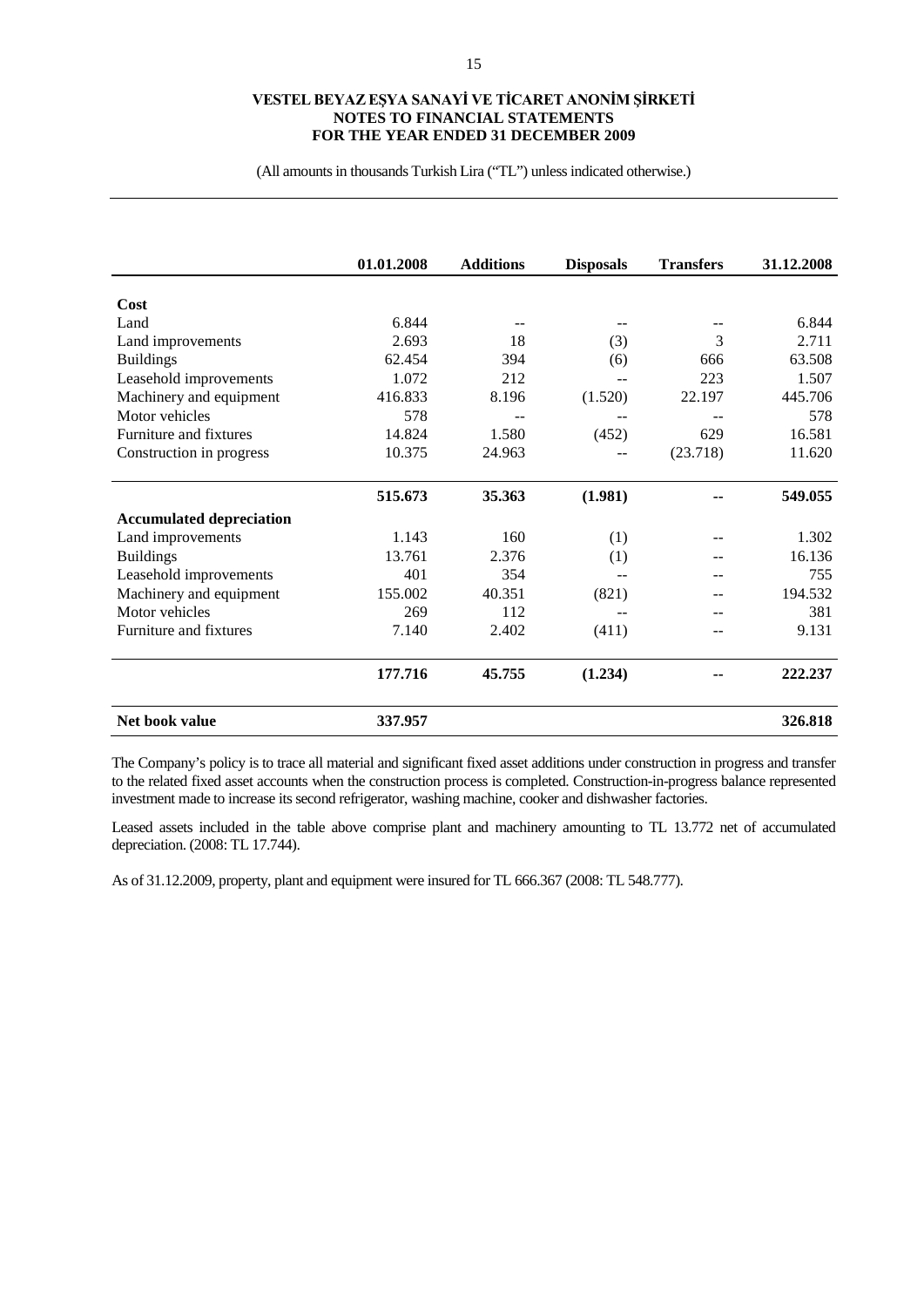(All amounts in thousands Turkish Lira ("TL") unless indicated otherwise.)

### **11. INTANGIBLE ASSETS**

|                                             | 01.01.2009 | <b>Additions</b> | <b>Disposals</b> | 31.12.2009 |
|---------------------------------------------|------------|------------------|------------------|------------|
| Cost                                        |            |                  |                  |            |
| Rights                                      | 6.625      | 12               | $\overline{a}$   | 6.637      |
| Development cost                            | 19.759     | 9.656            | (1.051)          | 28.364     |
| Other intangible assets                     | 1.294      | 341              |                  | 1.635      |
|                                             | 27.678     | 10.009           | (1.051)          | 36.636     |
| <b>Accumulated amortization</b>             |            |                  |                  |            |
| Rights                                      | 6.622      | $\overline{2}$   | --               | 6.624      |
| Development cost                            | 9.025      | 5.461            | $=$              | 14.486     |
| Other intangible assets                     | 859        | 279              | --               | 1.138      |
|                                             | 16.506     | 5.742            | --               | 22.248     |
| Net book value                              | 11.172     |                  |                  | 14.388     |
|                                             | 01.01.2008 | <b>Additions</b> | <b>Transfers</b> | 31.12.2008 |
|                                             |            |                  |                  |            |
| Cost                                        | 6.625      |                  |                  | 6.625      |
| Rights                                      | 10.762     | 8.997            |                  | 19.759     |
| Development cost<br>Other intangible assets | 1.012      | 282              | ۵.<br>$-1$       | 1.294      |
|                                             | 18.399     | 9.279            | --               | 27.678     |
| <b>Accumulated amortization</b>             |            |                  |                  |            |
| Rights                                      | 6.604      | 18               | --               | 6.622      |
| Development cost                            | 5.003      | 4.022            | --               | 9.025      |
| Other intangible assets                     | 587        | 272              | --               | 859        |
|                                             | 12.194     | 4.312            | --               | 16.506     |
| Net book value                              | 6.205      |                  |                  | 11.172     |

Rights mainly comprise computer software development costs and software licenses. Development cost principally comprise internally generated expenditure on development costs on refrigerator and room air conditioning unit projects where it is reasonably anticipated that the costs will be recovered through future commercial activity.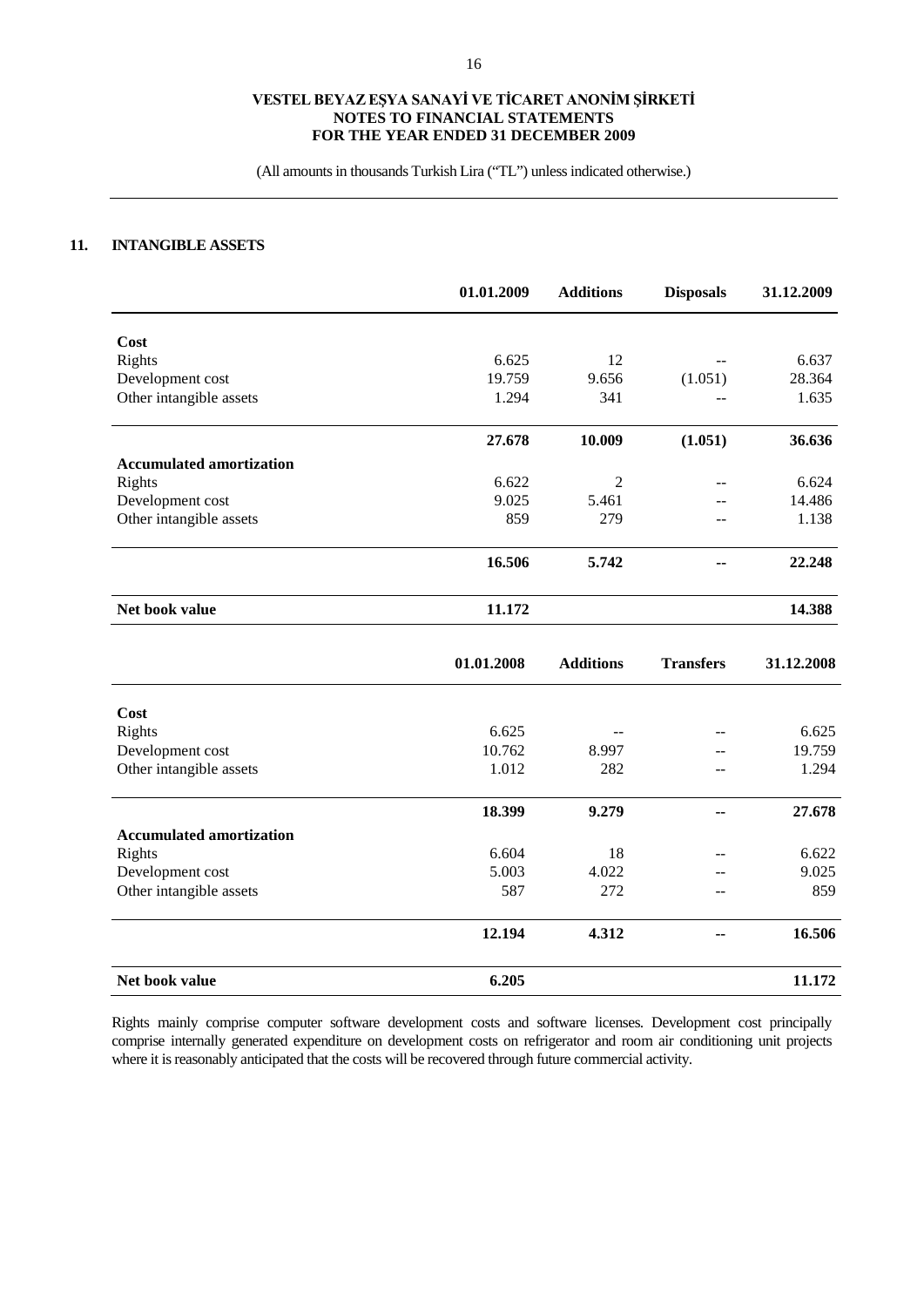(All amounts in thousands Turkish Lira ("TL") unless indicated otherwise.)

## **12. BORROWINGS**

|                                | 2009   | 2008   |
|--------------------------------|--------|--------|
| <b>Current</b>                 |        |        |
| Foreign currency bank loans    | 67.400 | 25.268 |
| Finance lease liabilities, net | --     |        |
|                                | 67.400 | 25.269 |
|                                |        |        |
| Non-current                    |        |        |
| Foreign currency bank loans    | 42.932 | 56.199 |

The Company obtained various loans from non-Turkish financial institutions with a maturity of 5 years in years between 2003-2007 for financing investments in production machinery and equipment. As of 31.12.2009, the Company's borrowings under these facilities included a short term payable of TL 20.346 (2008: TL 22.632) and long term payable of TL 36.410 (2008: TL 56.199). The principal amount of these loans are repayable at six months intervals and the last repayment date is December 2015. The annual interest rate is between Euribor + 0,3% and 1%.

As of the balance sheet dates, the maturity breakdown of bank borrowings are summarized below:

|                     | 110.332 | 81.467 |
|---------------------|---------|--------|
| Over five years     | 3.346   | 8.587  |
| Four to five years  | 4.790   | 4.999  |
| Three to four years | 4.941   | 8.196  |
| Two to three years  | 8.203   | 14.907 |
| One to two years    | 21.652  | 19.510 |
| Due in one year     | 67.400  | 25.268 |
|                     |         |        |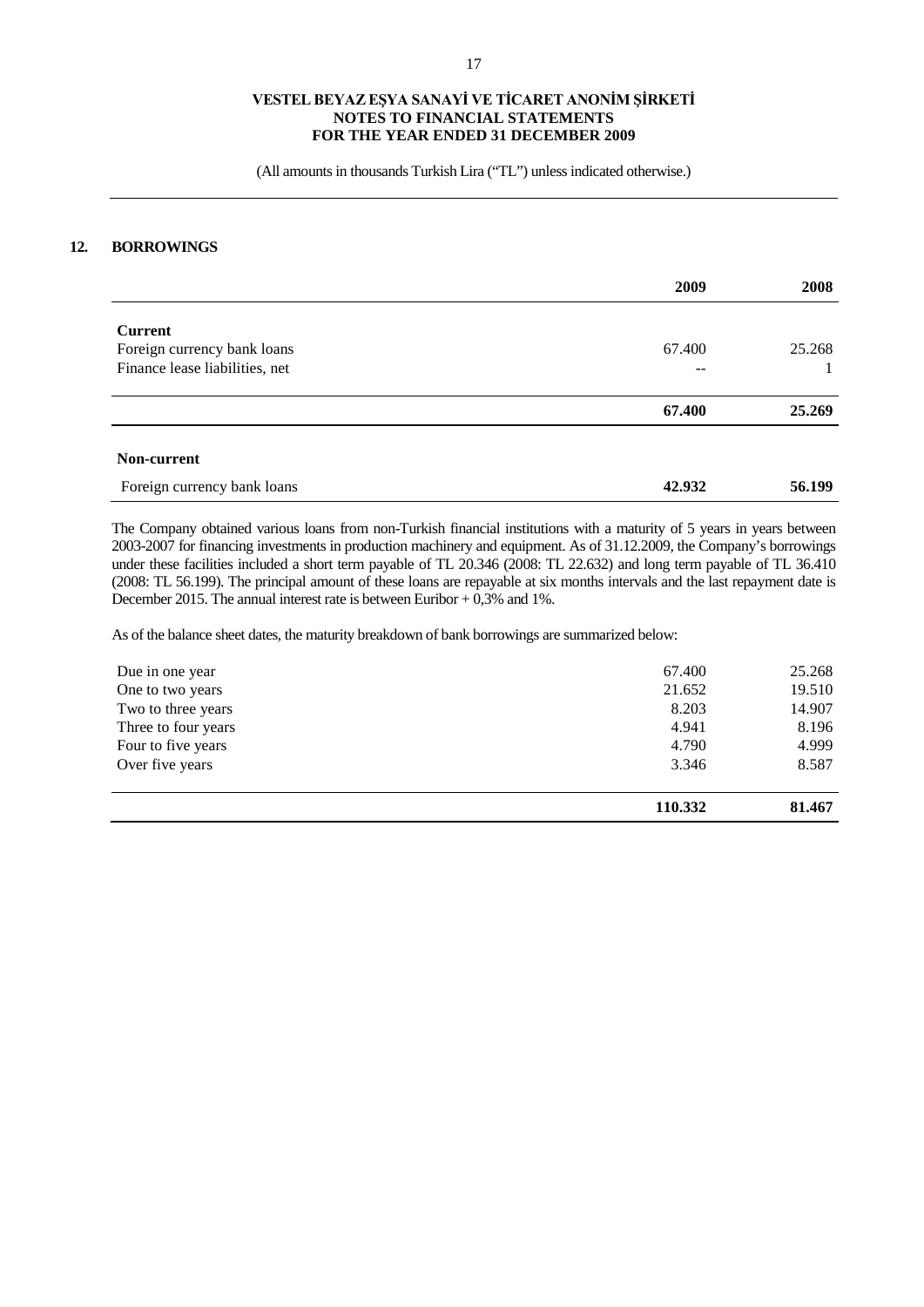(All amounts in thousands Turkish Lira ("TL") unless indicated otherwise.)

# **13. TRADE PAYABLES**

|                                   |          | 2009           | 2008         |
|-----------------------------------|----------|----------------|--------------|
| Current accounts                  |          |                |              |
| - Third parties                   |          | 192.640        | 257.384      |
| - Related parties, note 25        |          | 3.618          | 3.231        |
| Other                             |          | --             | 25           |
|                                   |          | 196.258        | 260.640      |
| Unearned interest on payables (-) |          | (461)          | (1.093)      |
|                                   |          | 195.797        | 259.547      |
| Warranty provision                |          | 5.327          | 4.997        |
|                                   |          |                |              |
| Expense accruals                  |          | 268            | 175          |
|                                   |          | 5.595          | 5.172        |
|                                   | Warranty | <b>Expense</b> |              |
|                                   | expense  | accruals       | <b>Total</b> |
| <b>Beginning balance</b>          | 4.997    | 175            | 5.172        |
| Charge for the year               | 4.402    | 93             | 4.495        |
| Disposals                         | (4.072)  | $-$            | (4.072)      |

| <b>Closing balance</b> | .<br>J.J <i>el</i> | 268 |  |
|------------------------|--------------------|-----|--|

# **15. OTHER LIABILITIES**

| Other | 14 |
|-------|----|
|       |    |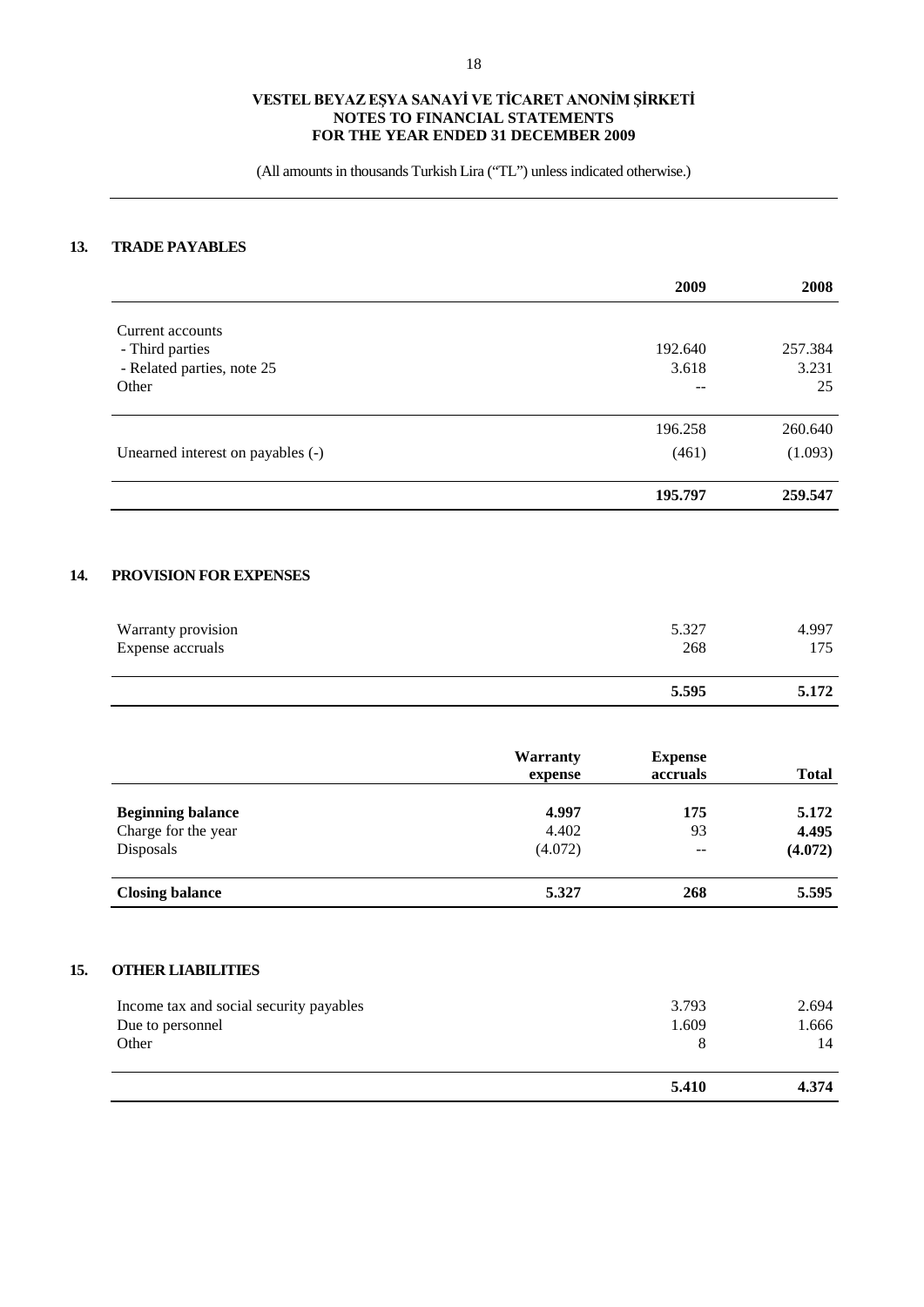(All amounts in thousands Turkish Lira ("TL") unless indicated otherwise.)

### **16. TAXATION ON INCOME**

#### **a. Current taxation**

|                           | 2009              | 2008             |
|---------------------------|-------------------|------------------|
| Current<br>Deferred       | (27.676)<br>2.477 | (8.997)<br>(978) |
| <b>Taxation on income</b> | (25.199)          | (9.975)          |

In Turkey, the corporation tax rate on the profits for the calendar year 2009 is 20% (2008: 20%). Taxable profits are calculated by modifying accounting income for certain exclusions and allowances for tax purposes from the profit disclosed in the statutory income. No other taxes are paid unless profits are distributed.

In Turkey no taxes are withheld from undistributed profits, profits added to share capital (bonus shares) and dividends paid to other resident companies. Other than those, profits distributed in dividend to individuals and non-resident companies are subject to withholding at the rate of 15%.

In Turkey, the tax legislation does not permit a parent company and its affiliates to file a consolidated tax return. Therefore, provision for taxation charge, as reflected in the accompanying consolidated financial information, has been calculated on a separate-entity basis.

In Turkey the exemption period granted on profits from the sale of investment shares and immovable property by Corporation Tax Law transitory articles No. 28 and 29 expired on 31 December 2004. However this exemption was reenacted by Law No. 5281 on permanent basis in effect from 1 January 2005. Accordingly, 75% of profits from the sale of investments and immovable held for a minimum of two years will be tax exempt provided the sale proceeds are collected within two years and 75% of the profit is added to share capital or is kept in a special reserve account for a minimum of five years.

In Turkey companies were allowed to deduct 40% of the value of fixed assets (exceeding TL 6.000) purchased after 24 April 2003 (investment allowances) from their taxable profits as investment incentive. Such investment deduction is also not subject to income tax withholding. The investment deductions not used in any year because of insufficient profits may be carried to future periods. Investment allowances related to fixed assets purchased or to be purchased under Investment Incentive Certificates granted or applied for before 24 April 2003, may be based on up to 100% of the investment value in fixed assets, but these are subject to tax at 19.8%. Investment allowances have been cancelled as from 1 January 2006 but investment allowances earned prior to this date may be used up to 31 December 2008; any balance unused after this date may not be carried forward; if this option is exercised the balance of taxable profit after deduction of investment allowances is to be taxed at 30%.

In Turkey tax losses that are reported in the Corporation Tax in Turkey return may be carried forward and deducted from the corporation tax base for a maximum of five consecutive years.

The Turkish Tax Procedural Law does not include a procedure for formally agreeing tax assessments. Tax returns must be filed within three and half months of the year-end and may be subject to investigation, together with their underlying accounting records, by the tax authorities at any stage during the following five years.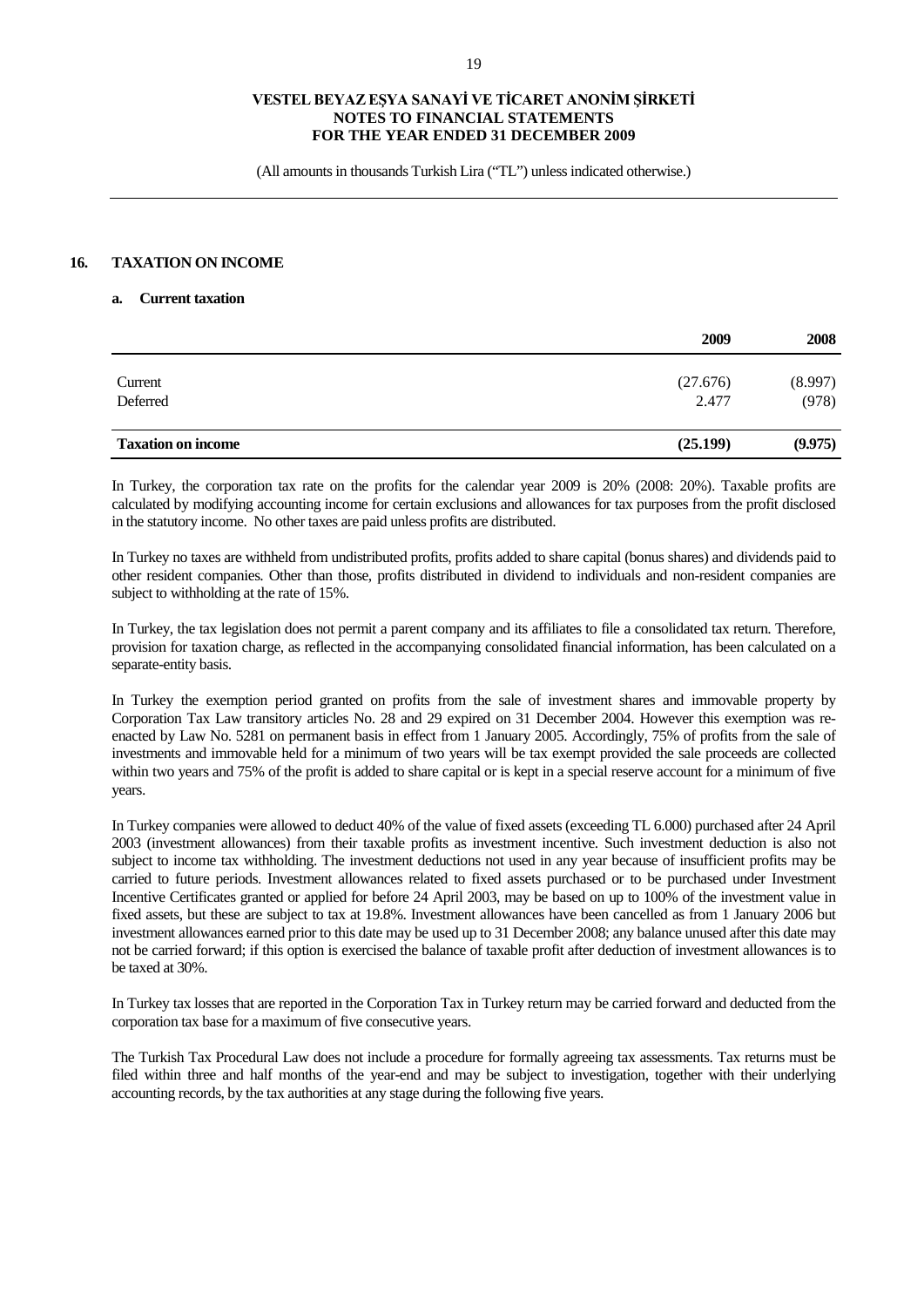(All amounts in thousands Turkish Lira ("TL") unless indicated otherwise.)

A reconciliation of the Company's tax expense is as follows:

|                                                                   | 2009    | 2008    |
|-------------------------------------------------------------------|---------|---------|
| Profit before tax                                                 | 141.916 | 39.972  |
| Income not subject to tax                                         | (4.790) | (31)    |
| Tax effect of permanent differences and valuation allowances, net | (7.010) | 10.680  |
| Research and development allowances                               | (6.649) | (4.259) |
| Disallowable expenses                                             | 2.526   | 3.513   |
| Income subject to taxation                                        | 125.993 | 49.875  |
| Tax calculated at a tax rate of 20% (2008: 20%)                   | 25.199  | 9.975   |
| Income tax expense                                                | 25.199  | 9.975   |
|                                                                   |         |         |

The Company's prepaid income and Corporation taxes are netted off against the current income tax provision on the balance sheet as stated below:

| Corporation and income taxes         | 27.676   | 8.997   |
|--------------------------------------|----------|---------|
| Prepaid taxes (-)                    | (23.055) | (8.997) |
| Corporation and income taxes payable | 4.621    |         |
| Deferred tax asset                   | (3.059)  | (2.769) |
| Deferred tax liability               | 11.771   | 13.958  |
|                                      | 13.333   | 11.189  |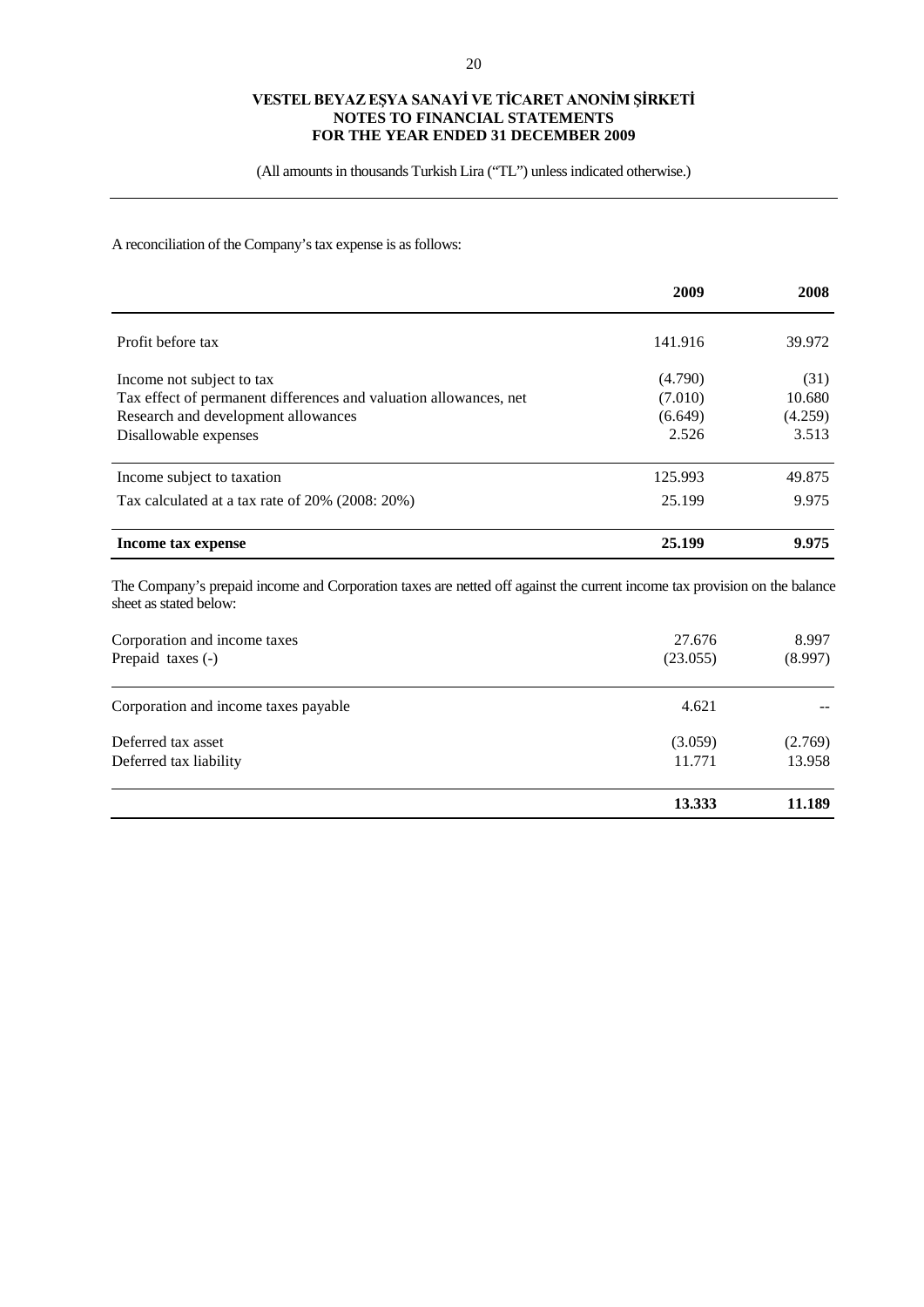(All amounts in thousands Turkish Lira ("TL") unless indicated otherwise.)

## **b. Deferred taxation**

The Company recognizes deferred tax assets and liabilities based upon temporary differences between its financial statements as reported for IAS purposes and its statutory tax financial statements. These differences usually result in the recognition of revenue and expenses in different reporting periods for IAS and tax purposes. The movement of deferred taxation is given below:

|                                                  | <b>Cumulative temporary</b><br>difference |        | Deferred tax |        |
|--------------------------------------------------|-------------------------------------------|--------|--------------|--------|
|                                                  | 2009                                      | 2008   | 2009         | 2008   |
| Deferred tax asset                               |                                           |        |              |        |
| Warranty expense provision                       | 5.327                                     | 4.997  | 1.065        | 999    |
| Employee termination benefits                    | 4.150                                     | 3.521  | 830          | 704    |
| Unearned interest on receivables                 | 2.100                                     | 69     | 420          | 14     |
| Provision for diminution in value of inventories | 2.406                                     | 5.041  | 481          | 1.008  |
| Provision for financial assets held for trading  | 1.043                                     |        | 209          |        |
| Other                                            | 268                                       | 220    | 54           | 44     |
|                                                  |                                           |        | 3.059        | 2.769  |
| Deferred tax liability                           |                                           |        |              |        |
| Temporary differences arising                    |                                           |        |              |        |
| from restating non-monetary assets               | 58.033                                    | 64.915 | 11.607       | 12.983 |
| Unearned interest on payables                    | 462                                       | 1.114  | 92           | 223    |
| Other                                            | 362                                       | 3.763  | 72           | 752    |
|                                                  |                                           |        | 11.771       | 13.958 |
|                                                  |                                           |        | 8.712        | 11.189 |

Deferred income taxes are calculated using a principal tax rate of 20% (2008:20%).

A reconciliation of the deferred tax expense is as follows:

|                                                 | 2009              | 2008          |
|-------------------------------------------------|-------------------|---------------|
| Opening balance<br>Deferred tax (income) charge | 11.189<br>(2.477) | 10.211<br>978 |
| <b>Closing balance</b>                          | 8.712             | 11.189        |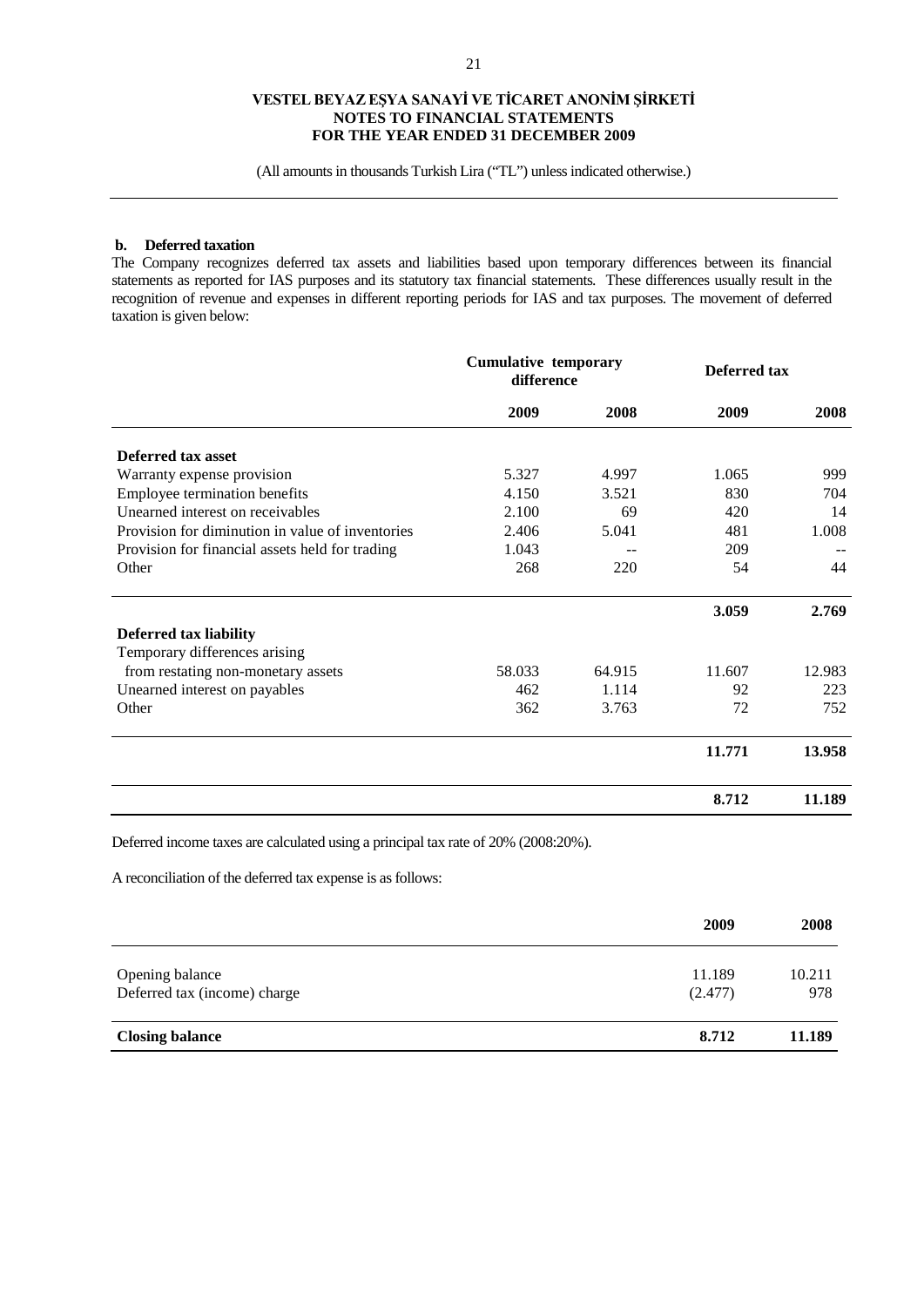(All amounts in thousands Turkish Lira ("TL") unless indicated otherwise.)

#### **17. EMPLOYEE TERMINATION BENEFITS**

In accordance with existing social legislation in Turkey, the Company is required to make lump-sum termination indemnities to each eligible employee who has completed one year of service with the Company, and whose employment is terminated due to retirement or for reasons other than resignation or misconduct.

The amount of indemnity is the equivalent of one month's salary for each year of service subject to a ceiling which is TL 2.365,16 as of 31 December 2009 (2008: TL 2.173,19) on historical cost basis).

The Company has no other obligation for employee termination other than the retirement pay above.

In the accompanying financial statements, the Company reflected a liability for termination benefits based upon factors derived using their experience of personnel terminating their services and being eligible to receive retirement pay and discounted to present value at the balance sheet date by using average market yield, expected inflation rates and an appropriate discount rate. The principal actuarial assumptions used were as follows:

| 2009    | 2008    |
|---------|---------|
|         |         |
|         | 12%     |
| 4,8%    | 5%      |
|         |         |
| 3.521   | 3.150   |
| 3.309   | 3.696   |
| (2.680) | (3.325) |
| 4.150   | 3.521   |
| 3.709   | 3.404   |
|         | 11,4%   |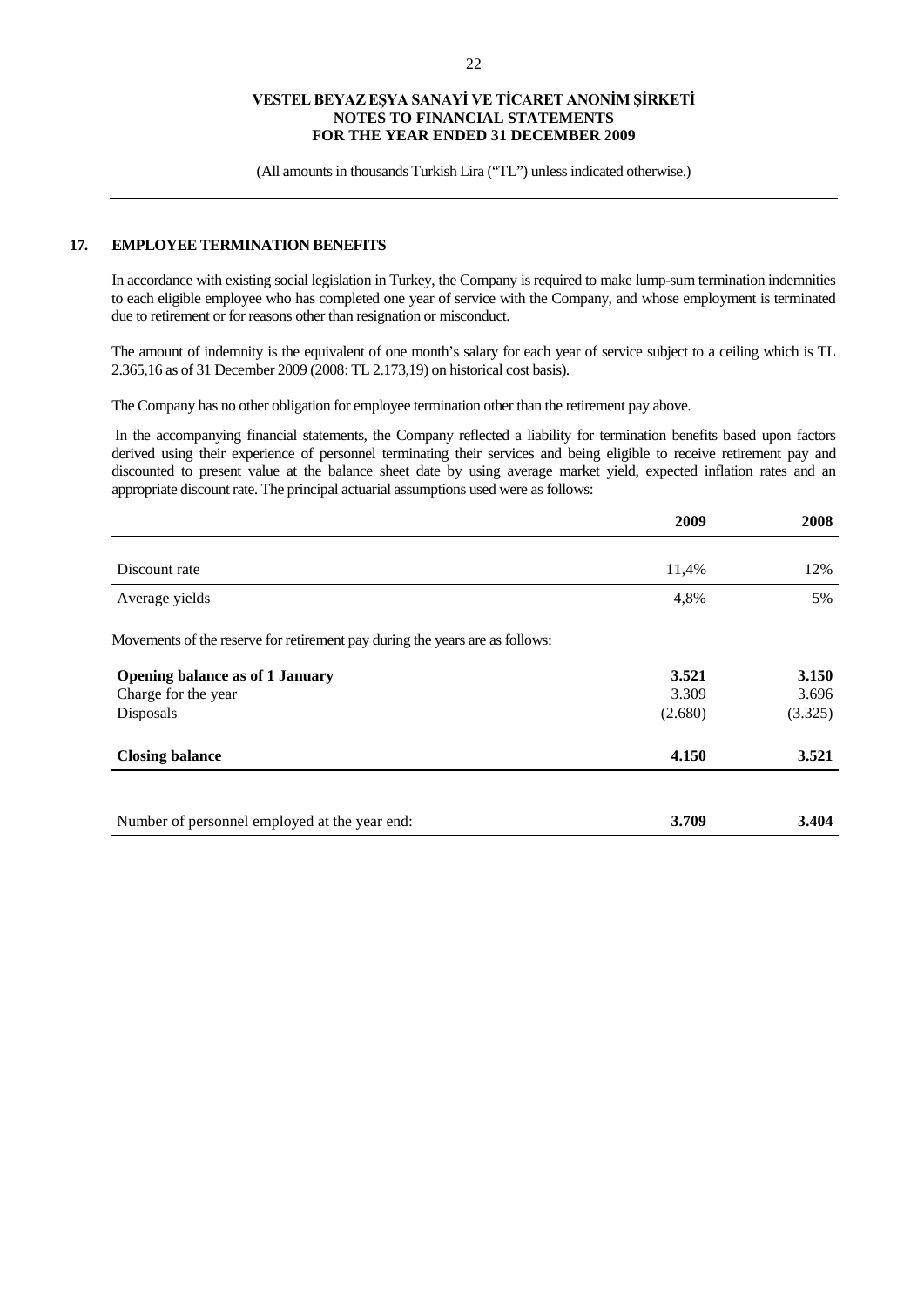(All amounts in thousands Turkish Lira ("TL") unless indicated otherwise.)

### **18. SHARE CAPITAL**

The authorized and paid-in capital of the Company was TL 190.000 consisting of 190.000.000 ordinary shares of par value TL 1 each at 31 December 2009 and 2008.

As of the balance sheet dates the shareholders of the Company and their percentage shareholdings were as follows:

|                                          | <b>Shareholding</b><br>$\frac{0}{0}$ | <b>Shareholding</b><br>amount |
|------------------------------------------|--------------------------------------|-------------------------------|
|                                          |                                      |                               |
| Vestel Elektronik Sanayi ve Ticaret A.S. | 72,6%                                | 138.000                       |
| Shares held by public                    | 27,4%                                | 52.000                        |
| Share capital                            |                                      | 190.000                       |
| Inflation adjustment of share capital    |                                      | 15.720                        |
|                                          |                                      |                               |
|                                          |                                      | 205.720                       |

### **19. COMMITMENTS AND CONTINGENCIES**

#### **a) Contingent asset**

As of the balance sheet dates letters of guarantee obtained from customers and suppliers is shown below:

|                                            | 2009   | 2008  |
|--------------------------------------------|--------|-------|
|                                            |        |       |
| Letters of guarantee                       | 1.321  | 2.797 |
| Cheques and notes                          | 8.684  | 5.597 |
| Guarantees received from related companies | 28.608 |       |
| Guarantees received from third companies   | 15.057 |       |
| Mortgages                                  |        | 1.000 |

• Vestel Elektronik has guarantee to Royal Bank of Scotland PLC in favour of Vestel White for derivatives obtained from ABN AMRO Bank.

## **b) Contingent liabilities**

|                                                                   | 2009               | 2008               |
|-------------------------------------------------------------------|--------------------|--------------------|
| A. Behalf of incorporated body<br>D. Other contingent liabilities | 6.312              | 9.244              |
| <i>i.</i> Behalf of shareholders<br>ii.Behalf of group companies  | 904.538<br>237.905 | 714.128<br>197.969 |
| <b>Total</b>                                                      | 1.148.755          | 921.341            |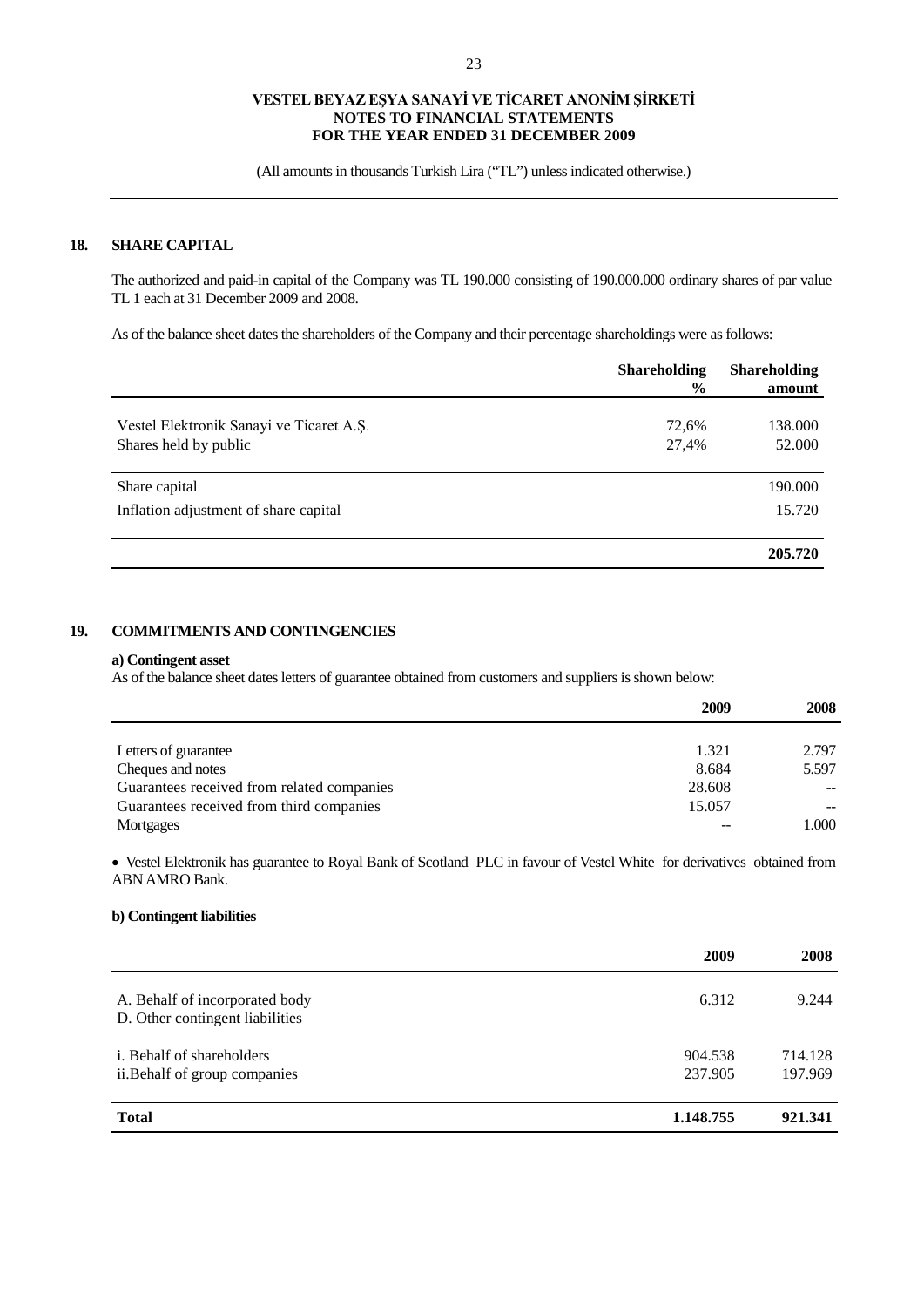(All amounts in thousands Turkish Lira ("TL") unless indicated otherwise.)

• Due to the export and investment incentive certificates obtained for tax purposes, the Company has committed to realize exports amounting to USD 181.727 thousand (2008: USD 128.637 thousand) as of 31.12.2009.

• The payment of VAT on certain export sales may be postponed and later cancelled by the tax office subject to clearance of certain routine formalities in due course. Responsibility of the Company continues until such clearance however no liability has arisen in the past and no liability is reasonably expected for the future. As of 31.12.2009, the amount of VAT is TL 29.415 (31.12.2008: TL 28.383).

• The Company has given payment guarantee to various suppliers in favour of Vestel CIS Ltd ve Vestel Trade Ltd.

• The Company is the guarantor in favour of Vestel Pazarlama and Vestel Elektronik Sanayi ve Ticaret A.Ş. for bank borrowings obtained from ABN AMRO Bank.

• The Company has guarantee to Royal Bank of Scotland PLC in favour of Vestel Germany GMBH, Vestel Pazarlama and Vestel Elektronik Sanayi ve Ticaret A.Ş. for derivatives obtained from ABN AMRO Bank.

• A lawsuit has been initiated against the Company by a company which is engaged in the production of household appliances for the invalidity of the patent certificate. The Company has initiated a counter lawsuit with a claim to cancel the patent certificate from the related registry and invalidity of the same. The lawsuit is still pending and at the stage of expert evaluation. The Company does not believe that this litigation will have a material adverse effect on the results of operation or financial condition of the Company.

• The value of executive proceeding consumer lawsuits TL 46 and the value of lawsuits which have been finalized in favour of the Company amounted TL 214.

• As of the balance sheet dates operational lease commitments are shown below:

|                                             | 2009 | 2008 |
|---------------------------------------------|------|------|
| Less than one year                          | 202  | 256  |
| More than one year and less than four years | 54   | 218  |
|                                             | 256  | 474  |

#### **c) Derivatives**

As of 31.12.2008, the Company has entered in a forward exchange contract amounting to USD 26.444.700 on a fixed amount EUR 17.000.000. The maturity of forward contract is 01.07.2009.

|                           | Contract amount | <b>Fair value</b> | Gain/(loss) |
|---------------------------|-----------------|-------------------|-------------|
|                           |                 |                   |             |
| Forward exchange contract | 36.394          | 40.156            | 3.763       |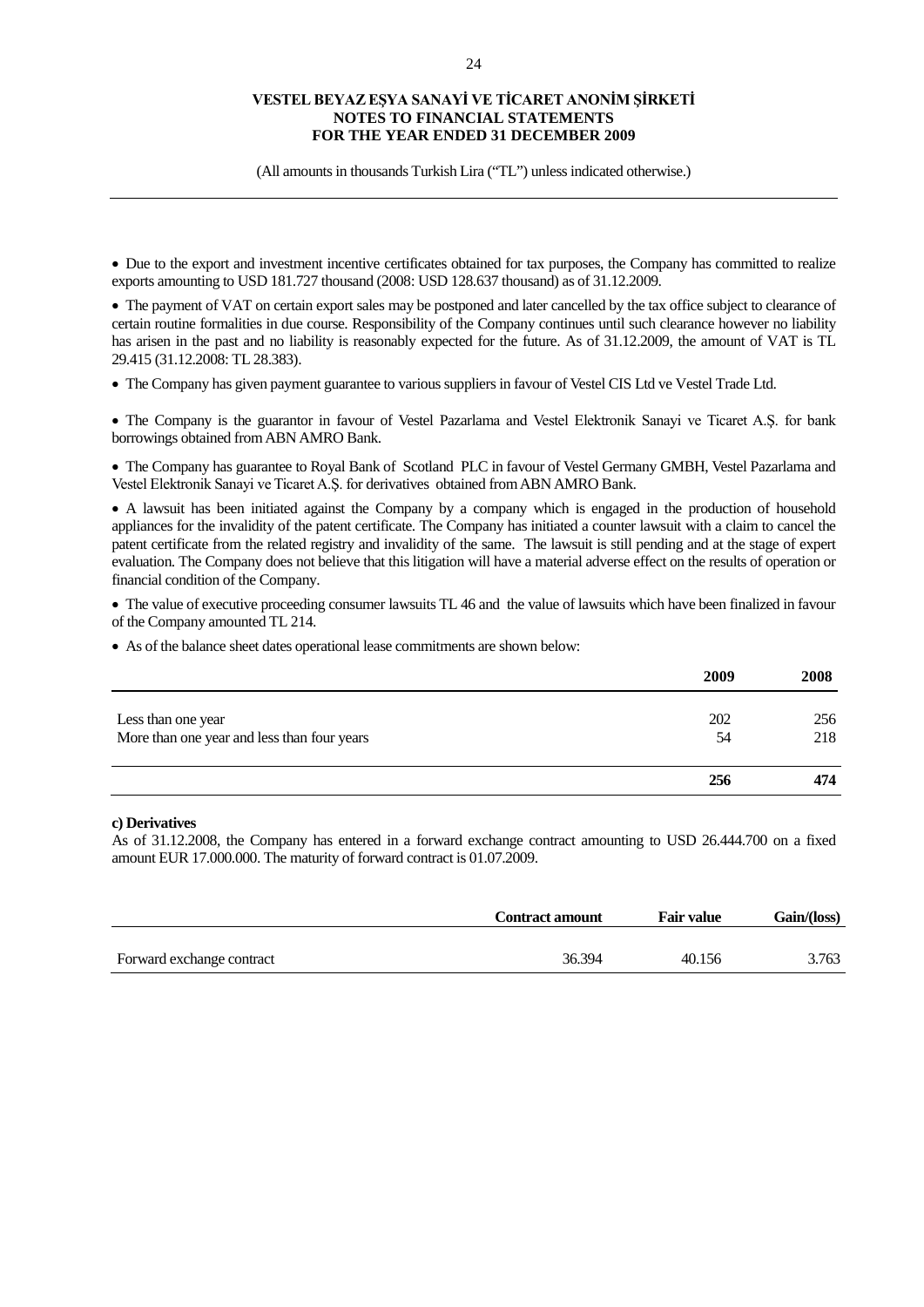(All amounts in thousands Turkish Lira ("TL") unless indicated otherwise.)

# **20. REVENUE**

|                                                  | 2009      | 2008      |
|--------------------------------------------------|-----------|-----------|
| Domestic sales                                   | 363.609   | 425.753   |
| Overseas sales                                   | 934.047   | 834.122   |
| <b>Gross sales</b>                               | 1.297.656 | 1.259.875 |
| Sales discounts (-)                              | (360)     | (473)     |
|                                                  | 1.297.296 | 1.259.402 |
| Gross sales per currency segment is given below: |           |           |
| TL                                               | 363.608   | 425.753   |
| <b>EUR</b>                                       | 735.418   | 663.975   |
| <b>USD</b>                                       | 198.630   | 170.147   |
|                                                  | 1.297.656 | 1.259.875 |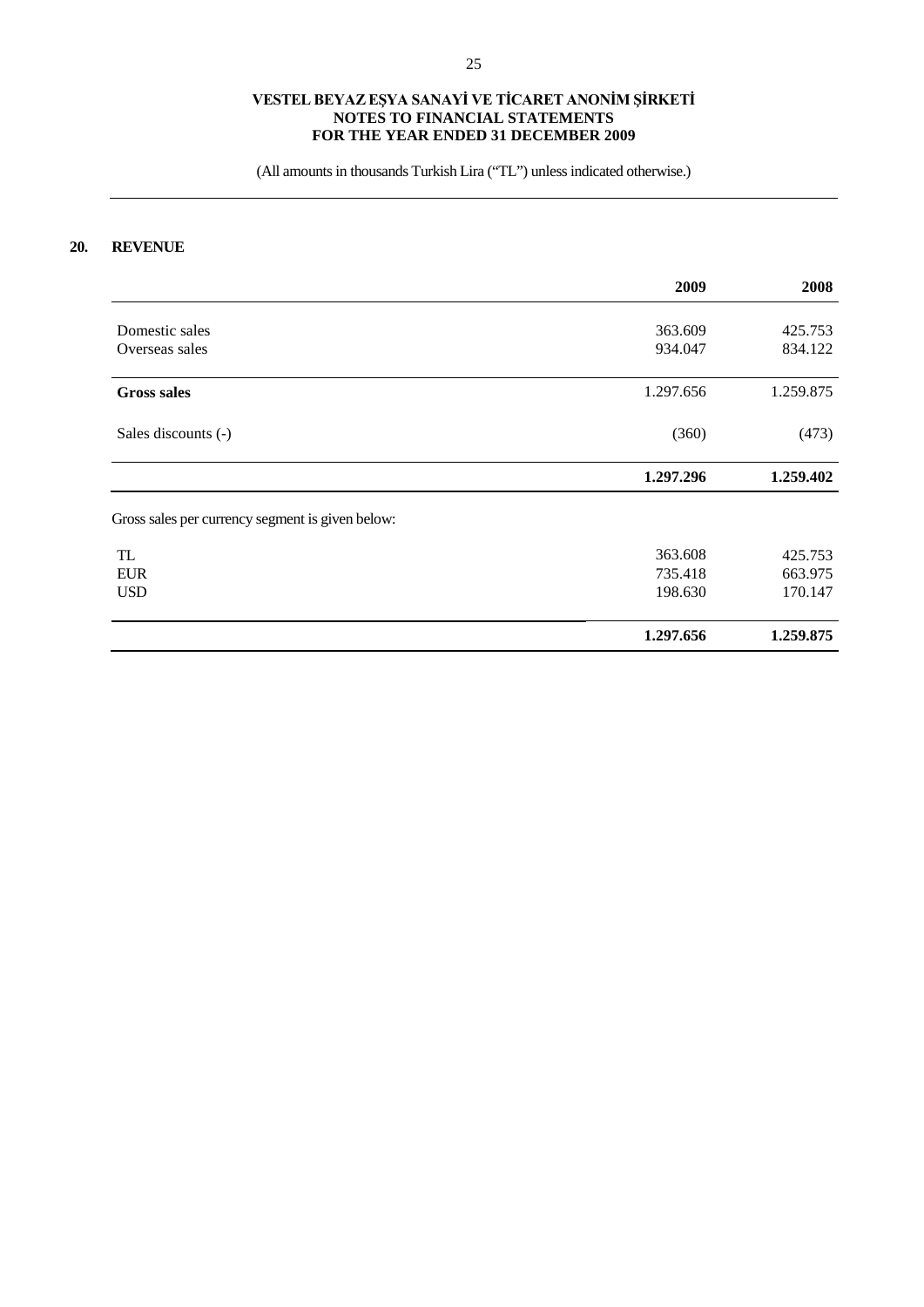(All amounts in thousands Turkish Lira ("TL") unless indicated otherwise.)

# **21. COST OF SALES**

|                                 | 2009      | 2008      |
|---------------------------------|-----------|-----------|
|                                 |           |           |
| Cost                            |           |           |
| Direct materials used           | 933.732   | 982.601   |
| Direct labour                   | 50.769    | 56.345    |
| General overhead                | 46.732    | 50.402    |
| Depreciation and amortization   | 43.103    | 46.713    |
| Cost of goods produced          | 1.074.336 | 1.136.061 |
| Changes in semi-finished goods  |           |           |
| Opening inventory               | 5.725     | 4.862     |
| Closing inventory               | (4.559)   | (5.725)   |
| Changes in finished goods       |           |           |
| Opening inventory               | 40.294    | 40.205    |
| Closing inventory               | (41.551)  | (40.294)  |
| Cost of goods sold              | 1.074.245 | 1.135.109 |
| Purchased during the year       | 1.311     | 2.013     |
| Opening merchandise inventory   | 35        |           |
| Closing merchandise inventory   | (256)     | (35)      |
| <b>Cost of merchandise sold</b> | 1.090     | 1.985     |
| <b>Cost of sales</b>            | 1.075.335 | 1.137.094 |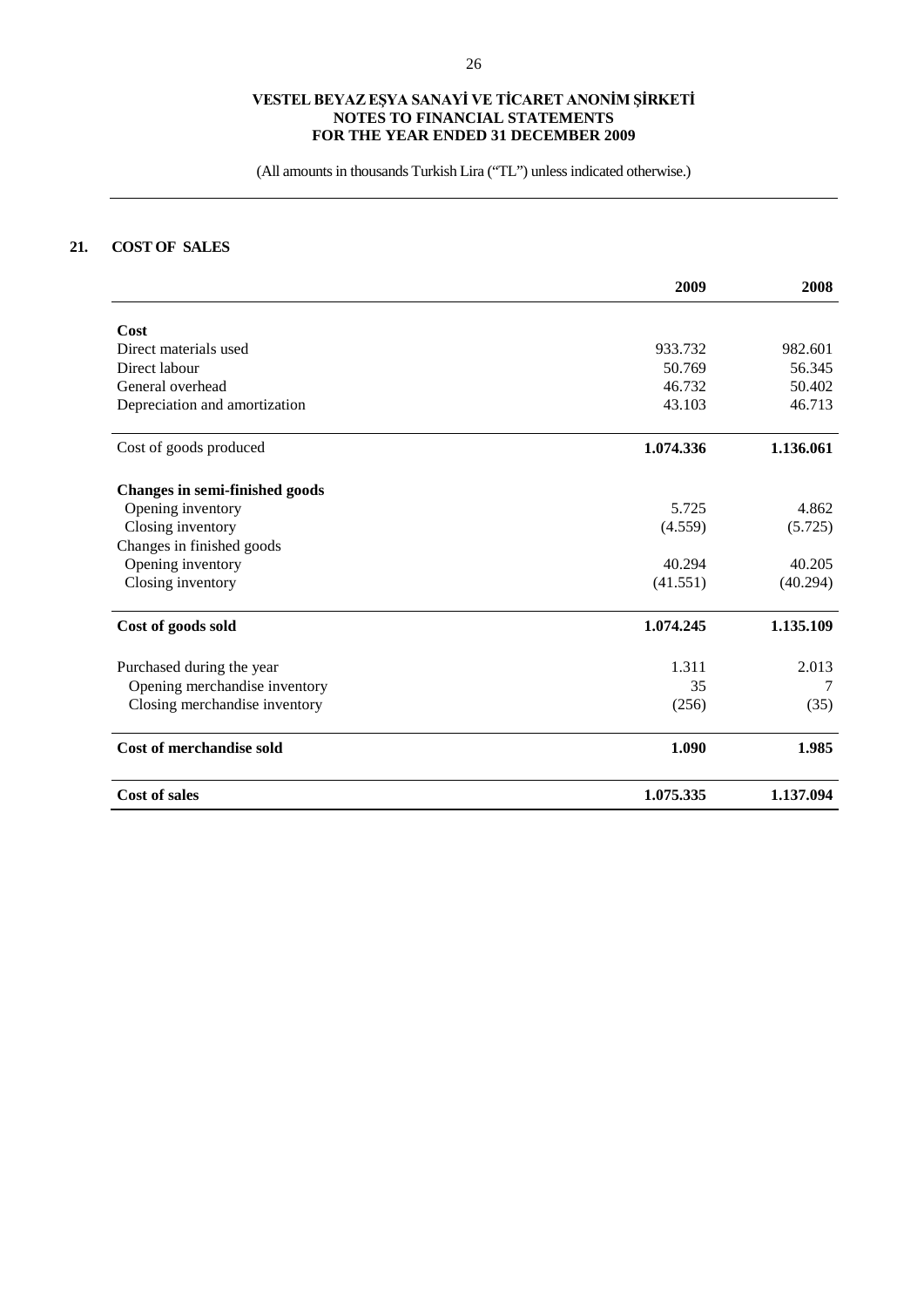(All amounts in thousands Turkish Lira ("TL") unless indicated otherwise.)

### **22. NATURE OF EXPENSES**

Nature of expenses consists of cost of sales, research and development, selling, general and administrative expenses.

|                                                                                                                             | 2009                  | 2008                             |
|-----------------------------------------------------------------------------------------------------------------------------|-----------------------|----------------------------------|
| Direct materials and merchandise expenses                                                                                   | 939.598               | 985.395                          |
| Changes in semi-finished goods and finished goods                                                                           | (91)                  | (952)                            |
| Employee and sub-contracted personnel cost                                                                                  | 68.221                | 78.538                           |
| Depreciation and amortization                                                                                               | 49.228                | 50.067                           |
| Energy expenses                                                                                                             | 10.714                | 11.289                           |
| Outsourcing expenses                                                                                                        | 2.141                 | 3.578                            |
| Travelling expenses                                                                                                         | 1.049                 | 767                              |
| Consulting expenses                                                                                                         | 3.308                 | 2.685                            |
| Rent expenses                                                                                                               | 7.227                 | 6.152                            |
| Sales commission expenses                                                                                                   | 15.891                | 11.775                           |
| Office expenses                                                                                                             | 3.051                 | 2.239                            |
| Insurance expenses                                                                                                          | 3.739                 | 6.613                            |
| Employee termination benefits                                                                                               | 2.680                 | 3.325                            |
| Taxes paid                                                                                                                  | 1.582                 | 1.720                            |
| Other                                                                                                                       | 21.637                | 23.278                           |
|                                                                                                                             |                       |                                  |
|                                                                                                                             | 1.129.975             |                                  |
| Profit on sale of property, plant and equipment<br>Grant income<br>Other                                                    | 125<br>3.881<br>4.184 | 1.186.469<br>3<br>2.929<br>4.182 |
| <b>OTHER INCOME AND EXPENSE</b><br><b>Other income</b>                                                                      | 8.190                 |                                  |
|                                                                                                                             |                       |                                  |
|                                                                                                                             | 6.639<br>432          |                                  |
| Idle capacity expenses<br>Provision for diminution in value of inventories<br>Loss on sale of property, plant and equipment |                       | 7.114<br>3.269<br>494            |

**Other expense 7.446 4.247**

Grant received is related to reimbursements made by the Directorate for Technology Follow up and Evaluation ("TEYDEB") mainly for automated washing machine development project carried out by the Company.

Idle capacity expenses is related to unused capacity and pre-operation expenses for the new cooker and refrigerator factories which commenced their operations in year 2009.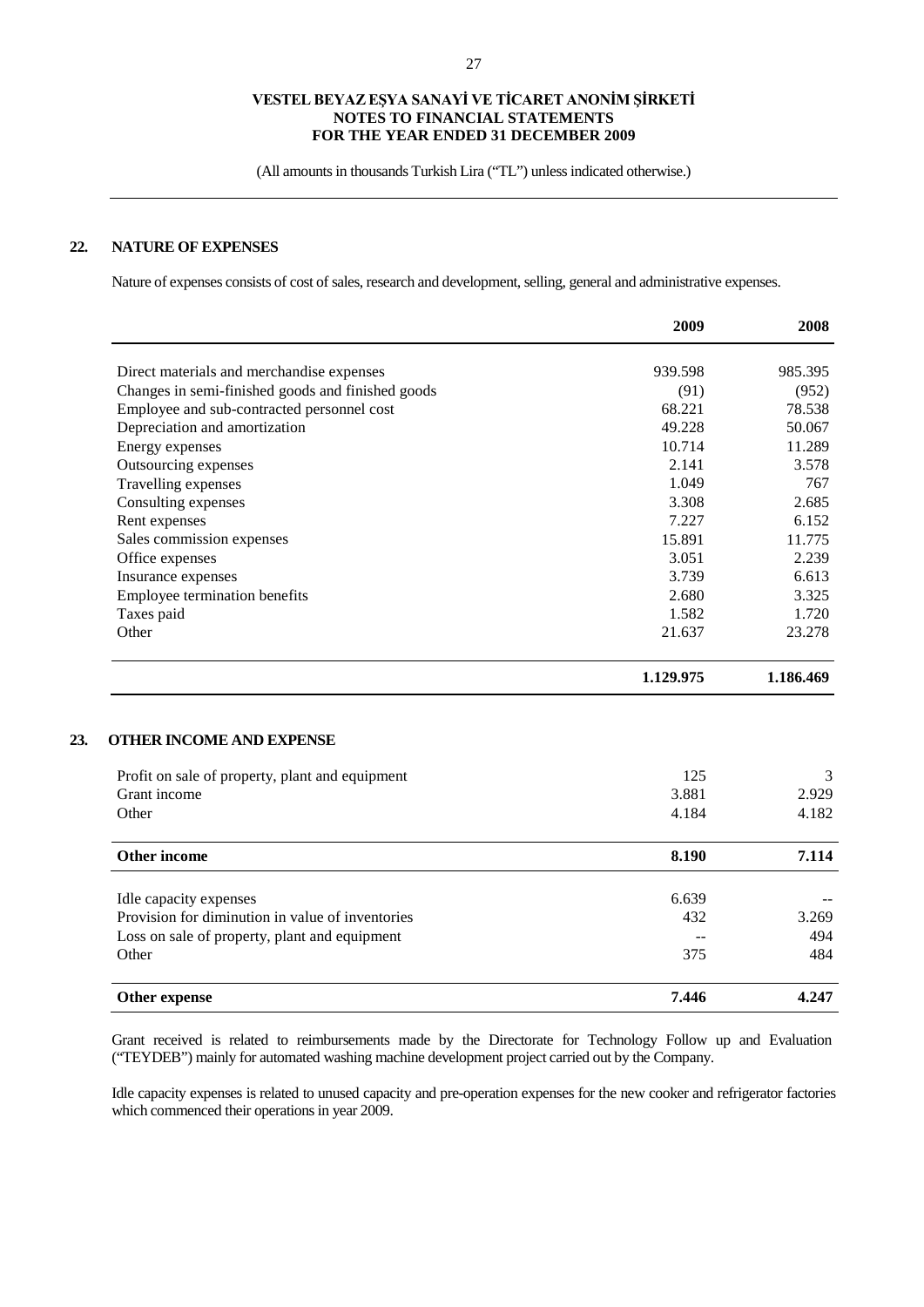(All amounts in thousands Turkish Lira ("TL") unless indicated otherwise.)

# **24. FINANCING INCOME AND FINANCING EXPENSE**

|                                                        | 2009    | 2008    |
|--------------------------------------------------------|---------|---------|
|                                                        |         |         |
| Foreign exchange gain                                  | 95.464  | 62.342  |
| Fair value gains on financial assets held for trading  | 492     |         |
| Interest income from bank deposits                     | 5.348   | 3.112   |
| Interest income from term sales                        | 10.103  | 4.599   |
| Fair value gains on forward exchange contracts         | 463     | 3.763   |
| Unearned interest on payables                          | 5.142   | 8.039   |
| <b>Financing income</b>                                | 117.012 | 81.855  |
|                                                        |         |         |
| Foreign exchange loss                                  | 109.707 | 94.726  |
| Bank loans interest expense                            | 15.931  | 6.656   |
| Interest expense from term purchases                   | 532     | 222     |
| Fair value losses on financial assets held for trading | 1.808   |         |
| Letters of credit expenses                             | 7.063   | 6.665   |
| Finance lease interest expense                         |         | 21      |
| Bank commission expenses                               | 59      | 84      |
| Unearned interest on receivables                       | 3.234   | 8.730   |
| Fair value losses on forward exchange contracts        | 4.510   |         |
| Other                                                  | 317     | 579     |
| <b>Financing expense</b>                               | 143.161 | 117.683 |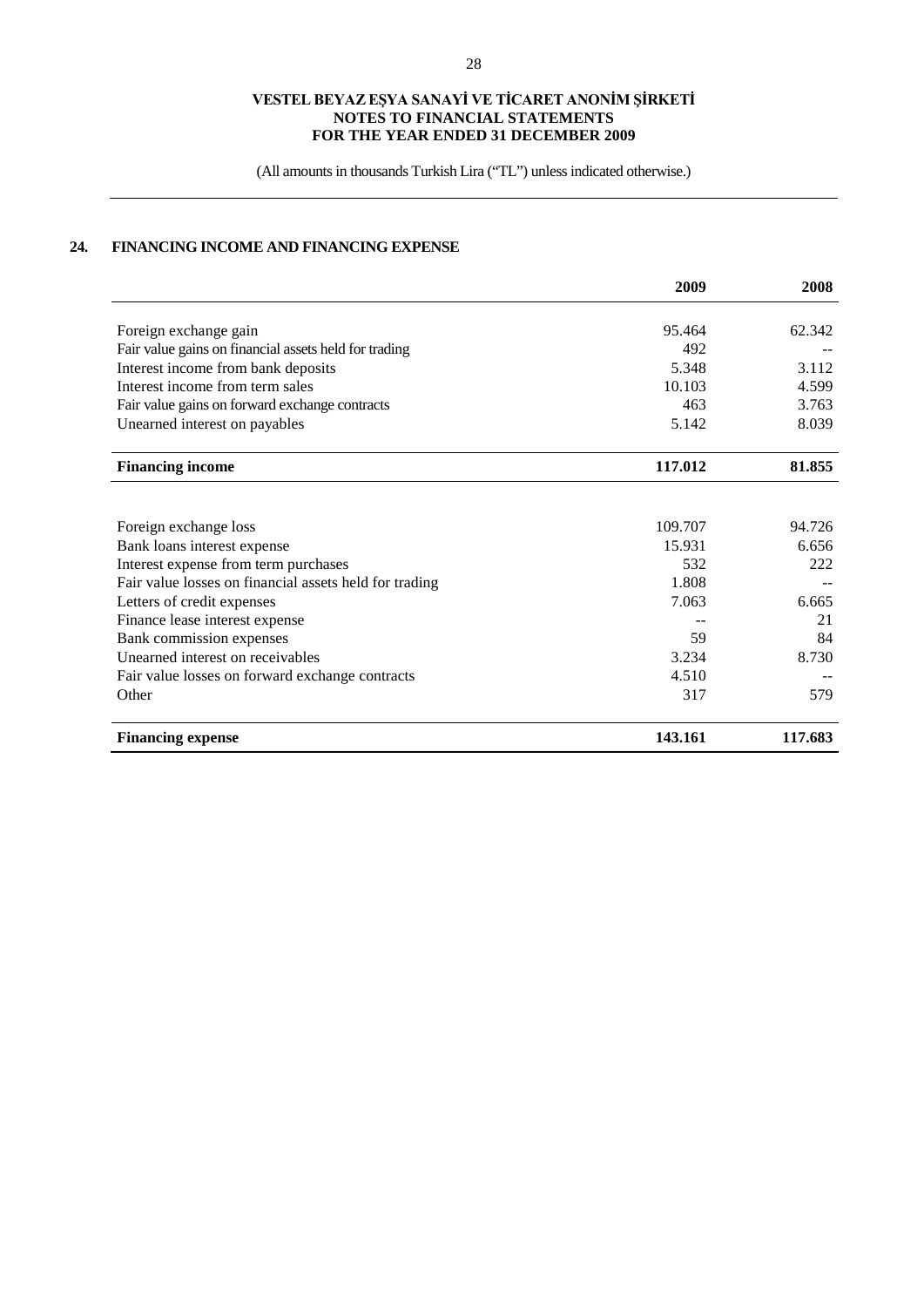(All amounts in thousands Turkish Lira ("TL") unless indicated otherwise.)

### **25. RELATED PARTY DISCLOSURE**

In the course of conducting its business, the Company conducted various business transactions with related parties on commercial terms. These comprised the following:

i) Year end balances with related parties are given below:

|                                                 | Due from        | Due to          |
|-------------------------------------------------|-----------------|-----------------|
| <b>Related party</b>                            | related parties | related parties |
|                                                 |                 |                 |
| 2009                                            |                 |                 |
| Vestel Elektronik Sanayi ve Ticaret A.Ş.        | 2.088           |                 |
| Vestel Holland B.V.                             |                 | 3.583           |
| Vestel Dayanıklı Tüketim Malları Pazarlama A.Ş. | 90.764          |                 |
| <b>Vestel CIS Limited</b>                       | 9.182           |                 |
| Vestel Diş Ticaret A.Ş.                         | 246.083         |                 |
| Other related parties                           | 3               | 35              |
|                                                 | 348.120         | 3.618           |
| 2008                                            |                 |                 |
| Vestel Elektronik Sanayi ve Ticaret A.Ş.        |                 | 2.974           |
| Vestel Dayanıklı Tüketim Malları Pazarlama A.Ş. | 97.798          |                 |
| <b>Vestel CIS Limited</b>                       | 4.903           |                 |
| Vestel Diş Ticaret A.Ş.                         | 129.875         |                 |
| Other related parties                           | 497             | 257             |
|                                                 | 233.073         | 3.231           |

ii) Transactions carried out with related parties are given below:

|                                                 |              |                  | <b>Financing</b> | <b>Financing</b> |
|-------------------------------------------------|--------------|------------------|------------------|------------------|
|                                                 | <b>Sales</b> | <b>Purchases</b> | income           | expense          |
| 2009                                            |              |                  |                  |                  |
| Vestel Elektronik Sanayi ve Ticaret A.S.        | 14.734       | 6.488            | 9.569            | 862              |
| Vestel Dayanıklı Tüketim Malları Pazarlama A.Ş. | 243.081      | 5.737            | 4.313            | 19               |
| Vestel Dis Ticaret A.S.                         | 927.288      | 11.037           | 14.538           | 14.730           |
| Other related parties                           | 6.002        | 298              | 742              | 802              |
|                                                 | 1.191.105    | 23.560           | 29.162           | 16.413           |
| 2008                                            |              |                  |                  |                  |
| Vestel Elektronik Sanayi ve Ticaret A.S.        | 14.302       | 7.536            | 6.128            | 186              |
| Vestel Dayanıklı Tüketim Malları Pazarlama A.S. | 299.128      | 1.490            | 31               | 15               |
| Vestel Dis Ticaret A.S.                         | 825.228      | 12.620           | 33.947           | 9.062            |
| Other related parties                           | 8.701        | 68               | 2                |                  |
|                                                 | 1.147.359    | 21.714           | 40.108           | 9.264            |

As of the balance sheet dates, key personnel's salaries and other short term benefits are amounted to TL 2.042 (31.12.2008: TL 1.900).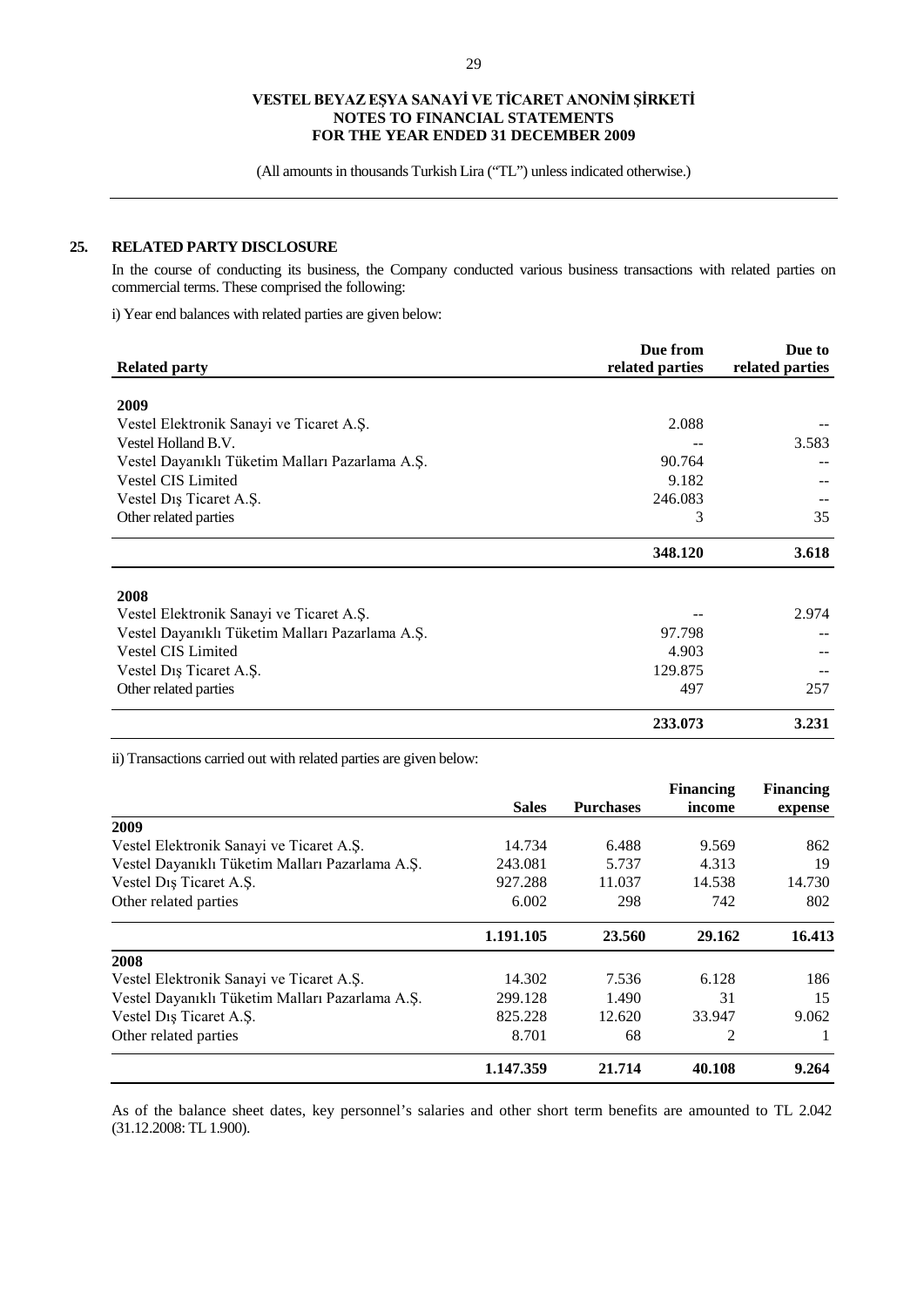(All amounts in thousands Turkish Lira ("TL") unless indicated otherwise.)

#### **26. FINANCIAL INSTRUMENTS**

#### *Financial risk management objectives and policies*

The Company is exposed to market risk through its use of financial instruments and specifically to currency risk, interest rate risk and certain other price risks, which result both from its operating and investing activities. The Company's risk management is coordinated at its headquarters, in close co-operation with the board of directors, and focuses on actively securing the Company's short to medium term cash flows by minimizing the exposure to financial markets. Long term financial investments are managed to generate lasting returns.

The Company does not actively engage in the trading of financial assets for speculative purposes nor does it write options. The most significant financial risks to which the Company is exposed to are described below.

#### *Credit risk*

The Company's exposure to credit risk is limited to the carrying amount of financial assets recognized at the balance sheet date.

Credit risk concerns the risk that a loss will be suffered by a party due to the reason that the other party to the transaction is unable to meet its obligations.

The Company continuously monitors defaults of customers and other counterparties and incorporates this information into its credit risk controls. Where available at reasonable cost, external credit ratings and/or reports on customers and other counterparties are obtained and used. The Company's policy is to deal only with creditworthy counterparties.

The Company management considers that all the financial assets shown above under paragraph liquidity risk that are not impaired for each of the reporting dates under review are of good credit quality.

In respect of trade and other receivables, the Company is not exposed to any significant credit risk exposure to any single counterparty or any group of counterparties having similar characteristics. The credit risk for liquid funds and other shortterm financial assets is considered negligible, since the counterparties are reputable banks with high quality external credit ratings.

|                                                                                                | <b>Receivables</b>        |                         |                           |                         |                        |                    |              |
|------------------------------------------------------------------------------------------------|---------------------------|-------------------------|---------------------------|-------------------------|------------------------|--------------------|--------------|
|                                                                                                | <b>Trade receivables</b>  |                         | Other receivables         |                         |                        |                    |              |
|                                                                                                | <b>Related</b><br>parties | <b>Third</b><br>parties | <b>Related</b><br>parties | <b>Third</b><br>parties | <b>Bank</b><br>amounts | <b>Derivatives</b> | <b>Other</b> |
| Maximum exposure to credit risk as of<br>$31.12.2009(A+B+C)$                                   | 346.031                   | 1.409                   |                           |                         | 16.526 112.001         |                    | 40           |
| - Secured portion of maximum credit risk with                                                  |                           |                         | --                        |                         |                        |                    |              |
| collateral                                                                                     |                           | 750                     |                           |                         |                        |                    |              |
| A. Carrying amount of financial assets that are<br>not overdue and not impaired                | 336.936                   | 1.392                   |                           |                         | 16.526 112.001         |                    | 40           |
| B. Carrying amount of financial assets whose<br>terms were renegotiated, otherwise are overdue |                           |                         |                           |                         |                        |                    |              |
| and impaired                                                                                   | 9.095                     | 17                      |                           |                         |                        |                    |              |
| - Carrying amount secured with collateral                                                      |                           | 750                     |                           |                         |                        |                    |              |
| C. Carrying amount of assets that are impaired                                                 |                           |                         |                           |                         |                        |                    |              |
| - Overdue (gross carrying amount)                                                              |                           | 38                      |                           |                         |                        |                    |              |
| - Impairment                                                                                   |                           | (38)                    |                           |                         |                        |                    |              |
| - Carrying amount secured with collateral                                                      |                           |                         |                           |                         |                        |                    |              |
| - Not overdue (gross carrying amount)                                                          |                           |                         |                           |                         |                        |                    |              |
| - Impairment                                                                                   |                           |                         |                           |                         |                        |                    |              |
| - Carrying amount secured with collateral                                                      |                           |                         |                           |                         |                        |                    |              |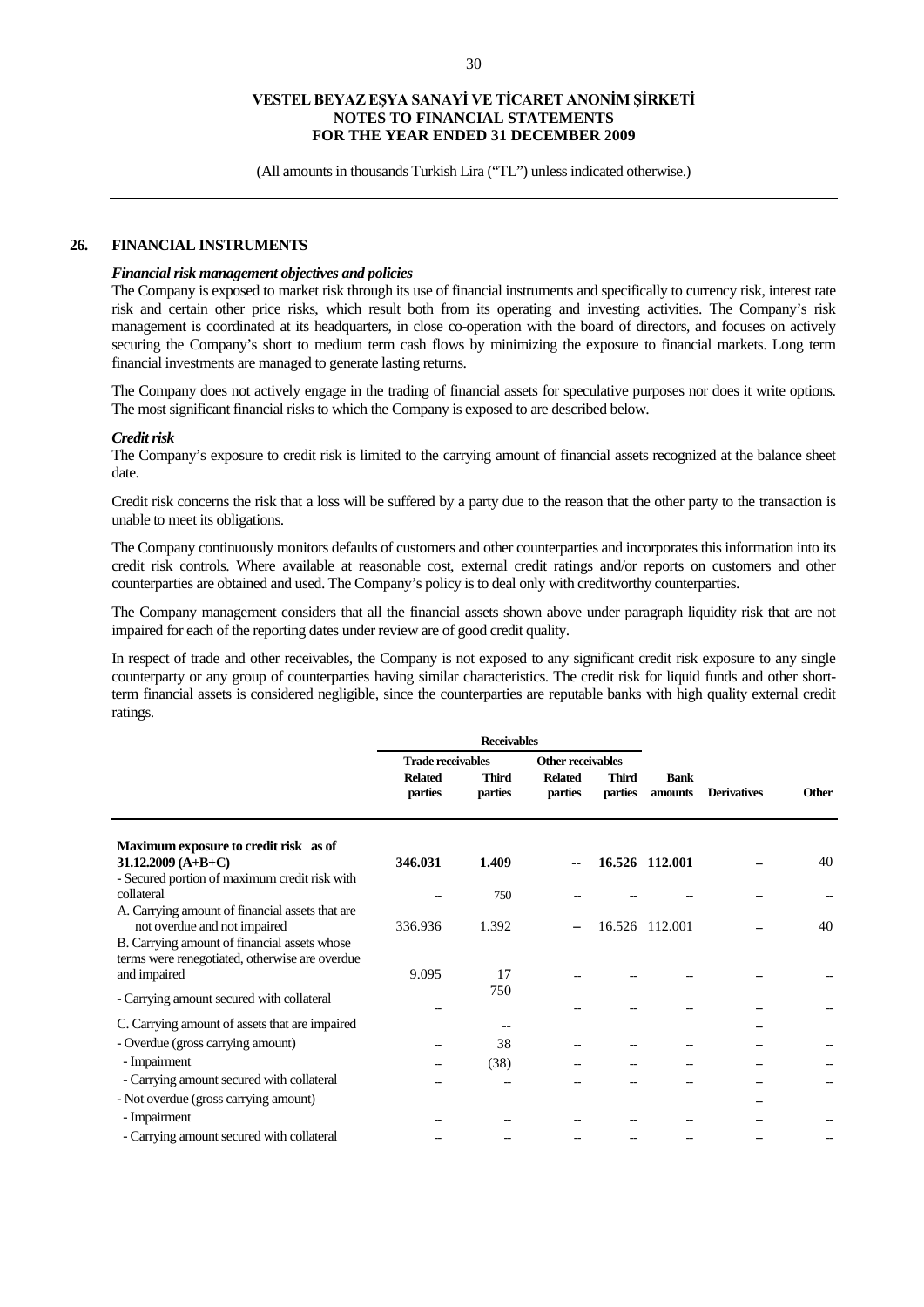(All amounts in thousands Turkish Lira ("TL") unless indicated otherwise.)

|                                                                                   | <b>Receivables</b>                                   |                         |                           |                         |                        |                    |              |
|-----------------------------------------------------------------------------------|------------------------------------------------------|-------------------------|---------------------------|-------------------------|------------------------|--------------------|--------------|
|                                                                                   | <b>Trade receivables</b><br><b>Other receivables</b> |                         |                           |                         |                        |                    |              |
|                                                                                   | <b>Related</b><br>parties                            | <b>Third</b><br>parties | <b>Related</b><br>parties | <b>Third</b><br>parties | <b>Bank</b><br>amounts | <b>Derivatives</b> | <b>Other</b> |
| 2008<br>Maximum exposure to credit risk as of                                     | 228.624                                              | 938                     | --                        | 12.636                  | 119.558                | 39.992             | 69           |
| $31.12.2008 (A+B)$<br>- Secured portion of maximum credit risk with<br>collateral | --                                                   | 2.000                   |                           |                         |                        |                    |              |
| A. Carrying amount of financial assets that are<br>not overdue and not impaired   | 228.622                                              | 887                     | --                        | 12.636                  | 119.558                | 39.992             | 69           |
| B. Carrying amount of assets that are overdue<br>but not impaired                 | 2                                                    | 51                      |                           |                         |                        |                    |              |
| - Carrying amount secured with collateral                                         |                                                      | 1.000                   |                           |                         |                        |                    |              |

Aging of overdue trade receivables is given below :

|                              | <b>Trade receivables</b> |
|------------------------------|--------------------------|
| 2009                         |                          |
| Not more than 30 days        |                          |
| Within 1 month to 3 months   | 385                      |
| Within 3 months to 12 months | 8.726                    |
| Over 12 months               | 38                       |
|                              | 9.150                    |
| 2008                         |                          |
| Not more than 30 days        | 33                       |
| Within 1 month to 3 months   | 13                       |
| Within 3 months to 12 months | 7                        |
|                              | 53                       |
|                              |                          |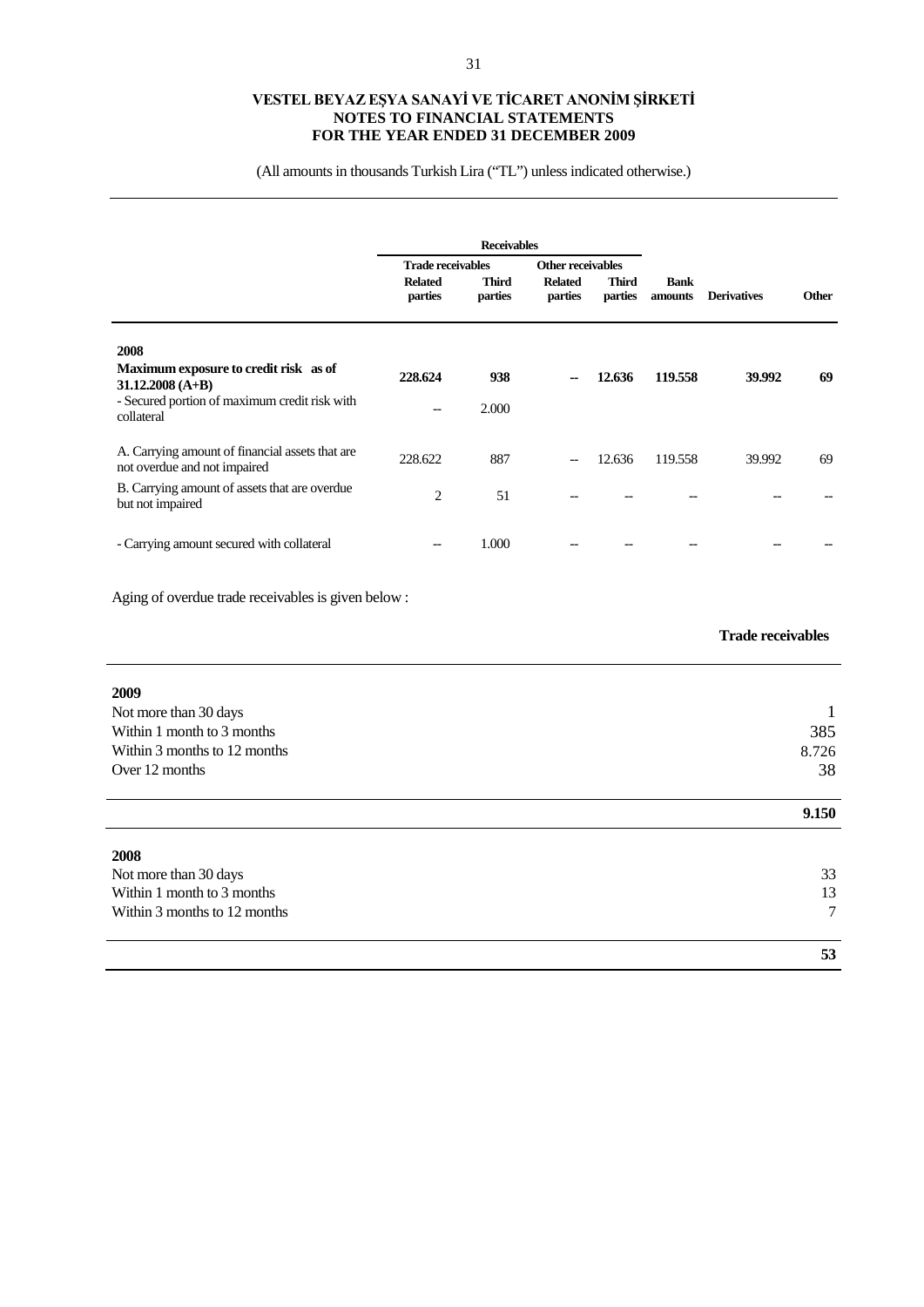(All amounts in thousands Turkish Lira ("TL") unless indicated otherwise.)

#### *Interest rates risk*

Interest rate risk arises because changes in interest rates may affect profitability as disclosed in financial statements.

The Company is subject to interest rate risk as a result of differences in balancing off the dates or timing differences related to assets and liabilities maturing or to be subjected to price revision. The Company manages its interest rate risk by applying risk management strategies whereby its strives to balance off the dates of changes in interest rates related to assets and liabilities.

|                                                                                          |            | 2009       | 2008    |
|------------------------------------------------------------------------------------------|------------|------------|---------|
| <b>Fixed interest rate financial instruments</b>                                         |            |            |         |
| Financial assets-time deposits                                                           |            | 84.526     | 104.245 |
| <b>Financial liabilities</b>                                                             |            | 6.522      |         |
| Variable interest rate financial instruments                                             |            |            |         |
| <b>Financial</b> assets                                                                  |            |            |         |
| <b>Financial liabilities</b>                                                             |            | 103.811    | 81.468  |
| As of balance sheet dates, the Company's annual effective interest rates are as follows: |            |            |         |
| 2009(%)                                                                                  | <b>USD</b> | <b>EUR</b> | TL      |
| <b>Assets</b>                                                                            |            |            |         |
| Cash and cash equivalents                                                                | 1,5        | 0,9        | 6,8     |
| Trade receivables                                                                        | 0,6        | 0,7        | 7,3     |
| <b>Liabilities</b>                                                                       |            |            |         |
| <b>Borrowings</b>                                                                        | 5,4        | 2,3        |         |
| Trade payables                                                                           | 0,2        | 0,5        | 7,3     |
| 2008(%)                                                                                  | <b>USD</b> | <b>EUR</b> | TL      |
| <b>Assets</b>                                                                            |            |            |         |
| Cash and cash equivalents                                                                | 2,5        | 3,7        | 14,9    |
| Trade receivables                                                                        | 1,1        | 2,6        | 15,7    |
| <b>Liabilities</b>                                                                       |            |            |         |
| <b>Borrowings</b>                                                                        |            | 4,3        |         |
| Trade payables                                                                           | 1,2        | 2,7        | 15,9    |
|                                                                                          |            |            |         |

All other variables are held constant, if the interest rate applied to the Company increase/decrease by 1 point as of 31.12.2009, net income will increase/(decrease) by TL 304 (31.12.2008: TL 37)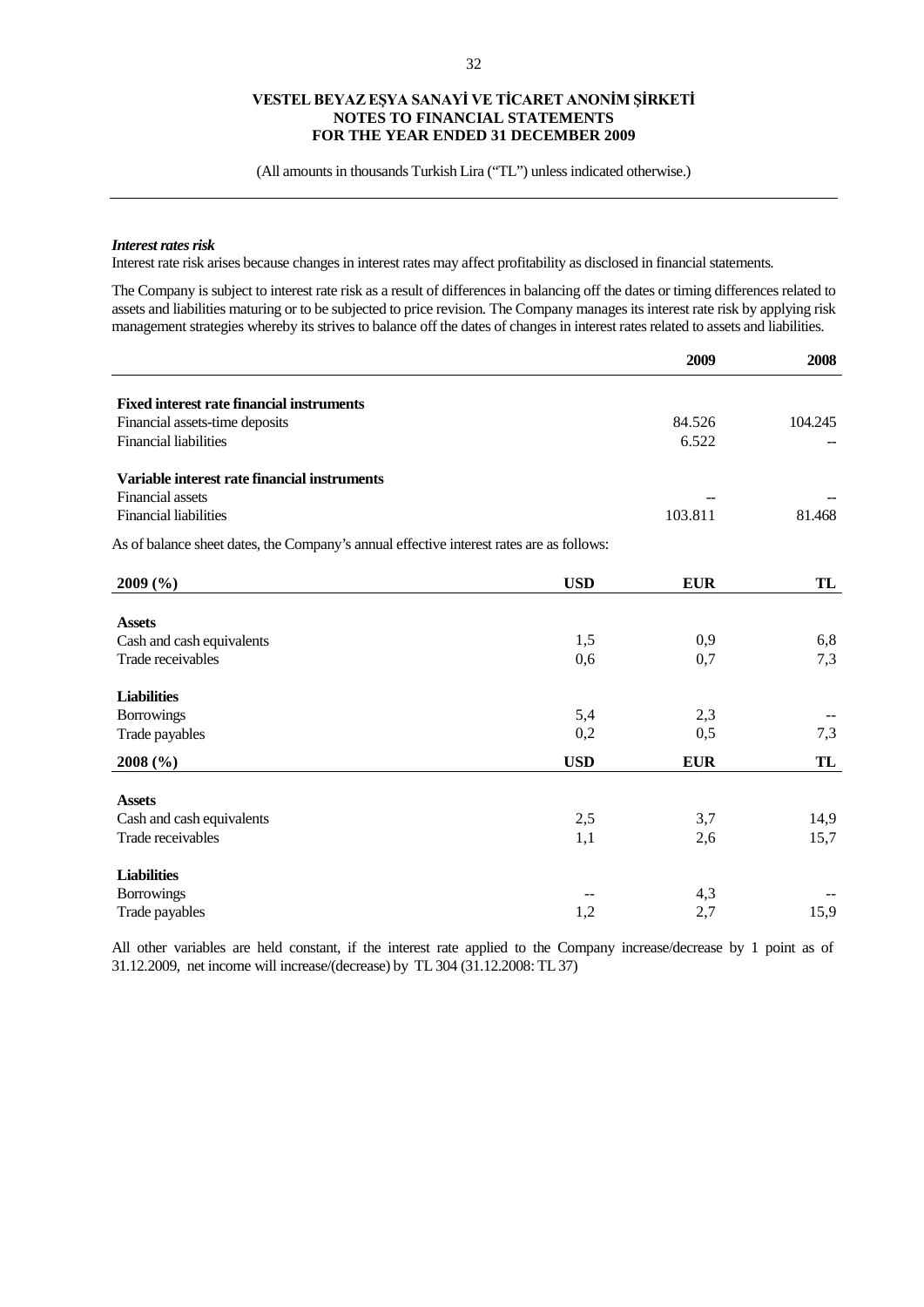(All amounts in thousands Turkish Lira ("TL") unless indicated otherwise.)

#### *Capital risk management*

The Company's capital management objectives are:

- ensure the Company's ability to continue as a going concern; and
- to provide an adequate return to shareholders,

By pricing products and services commensurately with the level of risk

The Company monitors capital on the basis of the carrying amount of equity plus its total of current and non current borrowings (net debt) less cash and cash equivalents as presented on the face of the consolidated balance sheet.

The Company sets the amounts of capital in proportion to its overall financing structure i.e. equity and financial liabilities. The Company manages the capital structure and makes adjustments to it in the light of changes in economic conditions and the risk characteristics of the underlying assets. In order to maintain or adjust the capital structure the Company may adjust the amount of dividends paid the shareholders, return capital to shareholders, issue new shares or sell assets to reduce debt.

The Company's overall financing is as follows:

|                                 | 2009      | 2008      |
|---------------------------------|-----------|-----------|
| Total borrowings                | 110.332   | 81.468    |
| Less: Cash and cash equivalents | (112.041) | (119.628) |
| Net debt                        | (1.709)   | (38.160)  |
| Total equity                    | 593.874   | 482.955   |
| <b>Overall financing</b>        | 592.165   | 444.795   |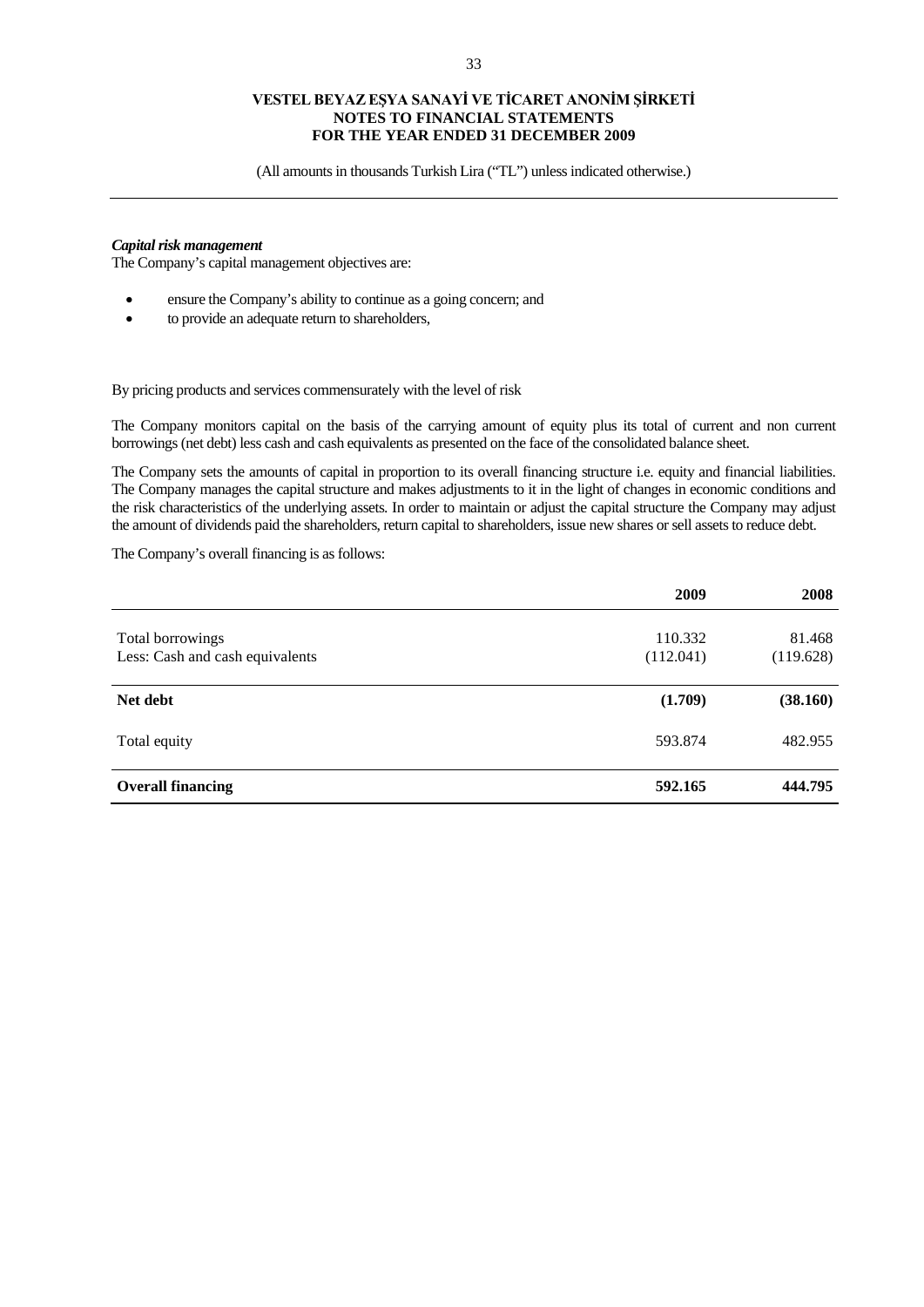(All amounts in thousands Turkish Lira ("TL") unless indicated otherwise.)

#### *Liquidity risk*

Liquidity risk comprises the risk that the Company becomes unable to find its payment requirements.

The Company manages its liquidity needs by carefully monitoring scheduled debt servicing payments for long-term financial liabilities as well as cash-outflows due in day-to-day business. Liquidity needs are monitored in various time bands, on a dayto-day and week-to-week basis, as well as on the basis of a rolling 30 day projection.

The breakdown of liabilities according to their contractual maturity is based on the maturity dates from the date of the balance sheet is given below:

| 2009                          | <b>Book</b><br>value | <b>Total cash</b><br>out flow | Within 3<br>months                            | 3 to 12<br>months | $1$ to $5$<br>years | Over 5<br>years |
|-------------------------------|----------------------|-------------------------------|-----------------------------------------------|-------------------|---------------------|-----------------|
|                               |                      |                               |                                               |                   |                     |                 |
| <b>Contractual maturities</b> |                      |                               |                                               |                   |                     |                 |
| <b>Borrowings</b>             | 110.332              | 113.173                       | 33.787                                        | 34.443            | 41.284              | 3.659           |
|                               |                      |                               |                                               |                   |                     |                 |
| <b>Expected maturities</b>    |                      |                               |                                               |                   |                     |                 |
| Trade payables                | 195.797              | 196.259                       | 192.156                                       | 4.103             |                     |                 |
| Other liabilities             | 11.005               | 11.005                        | 5.410                                         | 5.595             |                     |                 |
|                               |                      |                               |                                               |                   |                     |                 |
|                               | 206.802              | 207.264                       | 197.566                                       | 9.698             | --                  |                 |
|                               |                      |                               |                                               |                   |                     |                 |
|                               | <b>Book</b>          | <b>Total cash</b>             | Within 3                                      | 3 to 12           | 1 to 5              | Over 5          |
| 2008                          | value                | out flow                      | months                                        | months            | years               | years           |
| <b>Contractual maturities</b> |                      |                               |                                               |                   |                     |                 |
| <b>Borrowings</b>             | 81.467               | 81.467                        | 4.839                                         | 20.429            | 47.612              | 8.587           |
| Finance lease liabilities     | 1                    | 1                             |                                               | 1                 |                     |                 |
|                               | 81.468               | 81.468                        | 4.839                                         | 20.430            | 47.612              | 8.587           |
| Derivative cash inflow        | 33.060               | 40.156                        | $-$                                           | 40.156            |                     |                 |
| Derivative cash outflow       | (33.060)             | (36.394)                      | $\mathord{\hspace{1pt}\text{--}\hspace{1pt}}$ | (36.394)          | $-$                 |                 |
|                               | --                   | 3.762                         | ۰.                                            | 3.762             | ۰.                  | --              |
|                               |                      |                               |                                               |                   |                     |                 |
| <b>Expected maturities</b>    |                      |                               |                                               |                   |                     |                 |
| Trade payables                | 260.899              | 260.899                       | 120.056                                       | 139.492           | 1.351               |                 |
| Other liabilities             | 9.546                | 9.546                         | 4.374                                         | 5.172             |                     | $\sim$          |
|                               | 270.445              | 270.445                       | 124.430                                       | 144.664           | 1.351               | --              |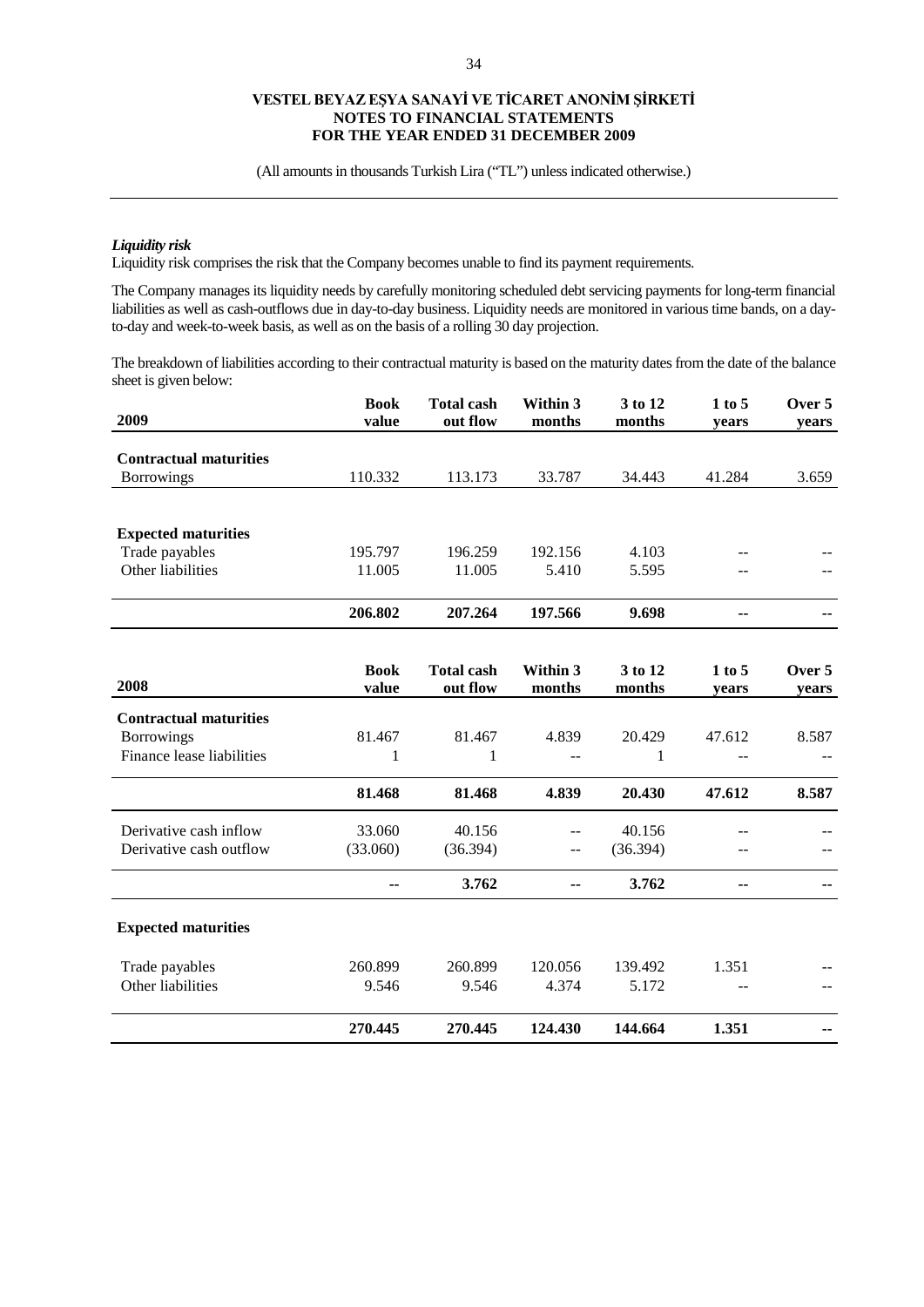(All amounts in thousands Turkish Lira ("TL") unless indicated otherwise.)

### *Foreign currency risk*

The majority of the Company's transactions are carried out in Euros and US Dollars. Exposure to currency exchange rates arise from the Company's trade receivables, bank loans and trade payables which are primarily denominated in US Dollars and Euros.

Foreign exchange risk arises from future commercial transactions, recognized assets and liabilities and net investments in foreign operations.

The Company manages its currency exposure risk by organizing a balanced distribution between its foreign currency assets and commitments and by matching off the liabilities and receivables and its net currency position.

|                                           | <b>USD</b><br>(900) | <b>EUR</b><br>(900) | <b>GBP</b><br>(900)     | TL<br>equivalent |
|-------------------------------------------|---------------------|---------------------|-------------------------|------------------|
| 2009                                      |                     |                     |                         |                  |
| Cash and cash equivalents                 | 12.575              | 22.542              | 9                       | 67.655           |
| Trade receivables                         | 15.227              | 107.554             |                         | 255.275          |
| <b>Total foreign currency assets</b>      | 27.802              | 130.096             | 9                       | 322.930          |
| Trade payables                            | 53.289              | 31.114              |                         | 147.451          |
| Current borrowings                        | 19.715              | 17.458              |                         | 67.400           |
| Non-current borrowings                    | $-$                 | 19.873              | $-$                     | 42.932           |
| <b>Total foreign currency liabilities</b> | 73.004              | 68.445              | --                      | 257.783          |
| Net foreign currency position             | (45.202)            | 61.651              | $\boldsymbol{9}$        | 65.147           |
|                                           |                     |                     |                         |                  |
| 2008<br>Cash and cash equivalents         | 51.969              | 14.685              | 3                       | 110.036          |
| Trade receivables                         | 3.181               | 60.178              | $-$                     | 133.640          |
| <b>Total foreign currency assets</b>      | 55.150              | 74.863              | $\overline{\mathbf{3}}$ | 243.676          |
| Current borrowings                        | 1                   | 11.803              |                         | 25.269           |
| Non-current borrowings                    |                     | 26.251              |                         | 56.199           |
| Trade payables                            | 84.578              | 49.813              |                         | 234.547          |
| <b>Total foreign currency liabilities</b> | 84.579              | 87.867              | --                      | 316.015          |
| Net foreign currency position             | (29.429)            | (13.004)            | $\overline{\mathbf{3}}$ | (72.339)         |
| Derivatives                               |                     |                     |                         |                  |
| Assets                                    | 26.445              |                     |                         | 39.993           |
| Liabilities                               | $-$                 | (17.000)            | $-$                     | (36.394)         |
|                                           | (2.984)             | (30.004)            | 3                       | (68.740)         |